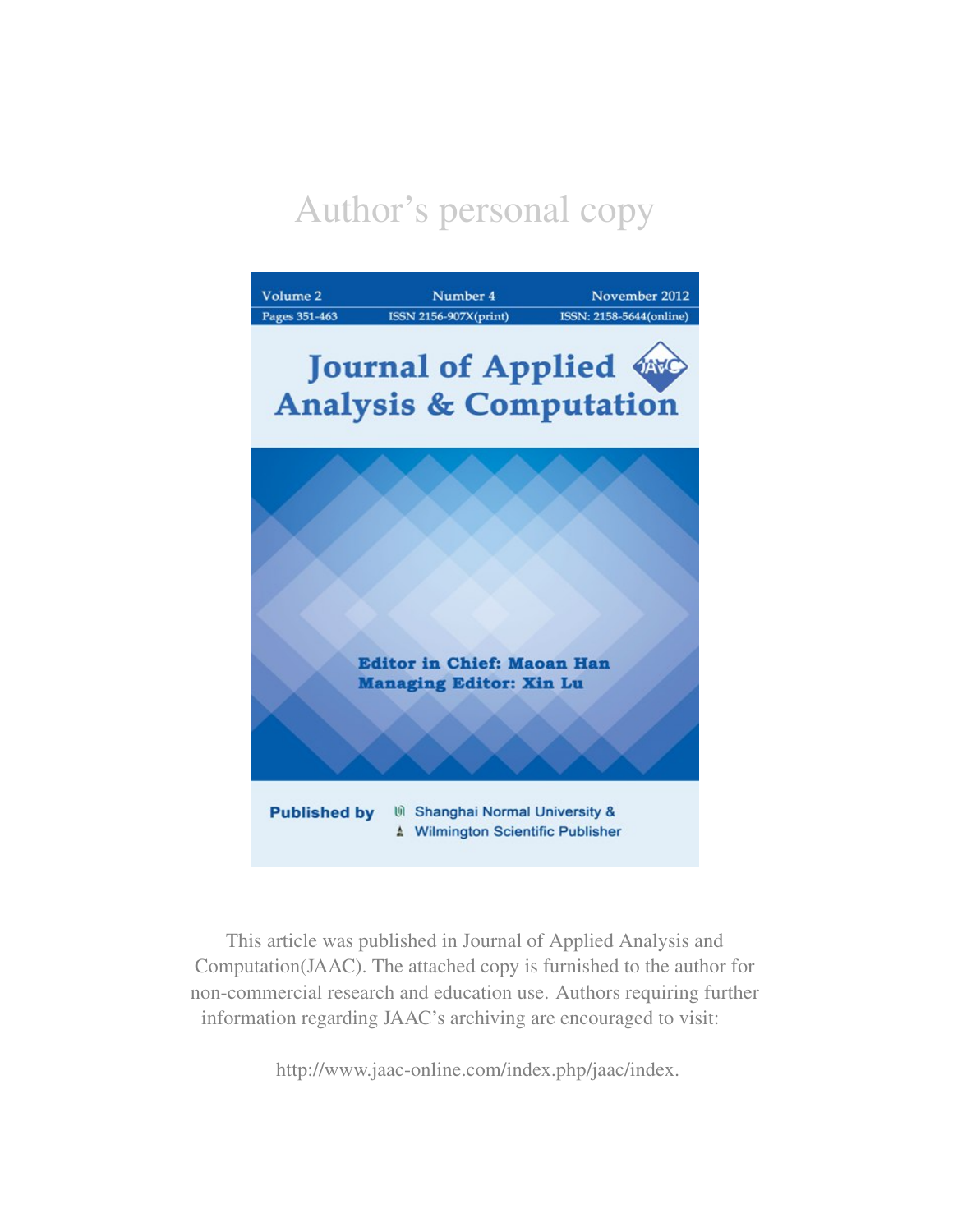# **MATHEMATICAL ANALYSIS OF SUCCESSIVE LINEAR APPROXIMATION FOR MOONEY-RIVLIN MATERIAL MODEL IN FINITE ELASTICITY**

### R. Cipolatti<sup>1,†</sup>, I-Shih Liu<sup>1,\*</sup>, M. A. Rincon<sup>2,\*</sup>

**Abstract** For calculating large deformations of solid bodies, we have proposed a method of successive linear approximation, by considering the relative Lagrangian formulation. In this article we briefly describe this method, which is applied for nearly incompressible Mooney-Rivlin materials. We prove the existence and uniqueness of weak solutions for associated boundary value problems that arise in each step of the method. In our analysis we consider also a non-standard case, where the coefficients present in the constitutive function of Mooney-Rivlin materials do not satisfy the usual E-inequalities.

**Keywords** Linearized constitutive equations, Mooney-Rivlin material, relative lagrangian formulation, existence and uniqueness.

**MSC(2000)** 74B15, 74B20, 74G20, 74G30, 74S30.

### **1. Introduction**

The constitutive equation of a solid body is usually expressed relative to a preferred reference configuration which exhibits specific material symmetries such as isotropy. The constitutive functions are in general nonlinear and linearizations can be used as valid approximation only for small deformations (see Liu [4] and Temam & Miranville [11]). Therefore, the problem for large deformations leads to boundary value problems involving systems of nonlinear partial differential equations.

In order to circumvent the difficulties due to the nonlinearities, we have proposed a new method for solving numerically the boundary value problem for large deformations. It is based on a successive linear approximation by considering the relative Lagrangian formulation. Roughly speaking, the constitutive equations are calculated at each state which will be regarded as the reference configuration for the next state, and assuming that the deformation to the next state is small, the constitutive equations can be linearized at the updated present state.

Although the idea of successive linearisation is widely discussed in the literature (see for example Ciarlet [1] and Ogden [9]), our method presents an essential difference from those, which are usually formulated with domain in the initial reference configuration, i.e., total Lagrangian formulation.

*<sup>†</sup>* the corresponding author. Email address: cipolatti@im.ufrj.br (R. Cipolatti) <sup>1</sup>Instituto de Matemática, Universidade Federal do Rio de Janeiro, CP. 68530, 21945-970, Rio de Janeiro, Brasil

 $2$ Dep. Ciência da Computação, Instituto de Matemática, Universidade Federal do Rio de Janeiro, Brasil

*<sup>∗</sup>*The authors are partially supported by CNPq-Brasil.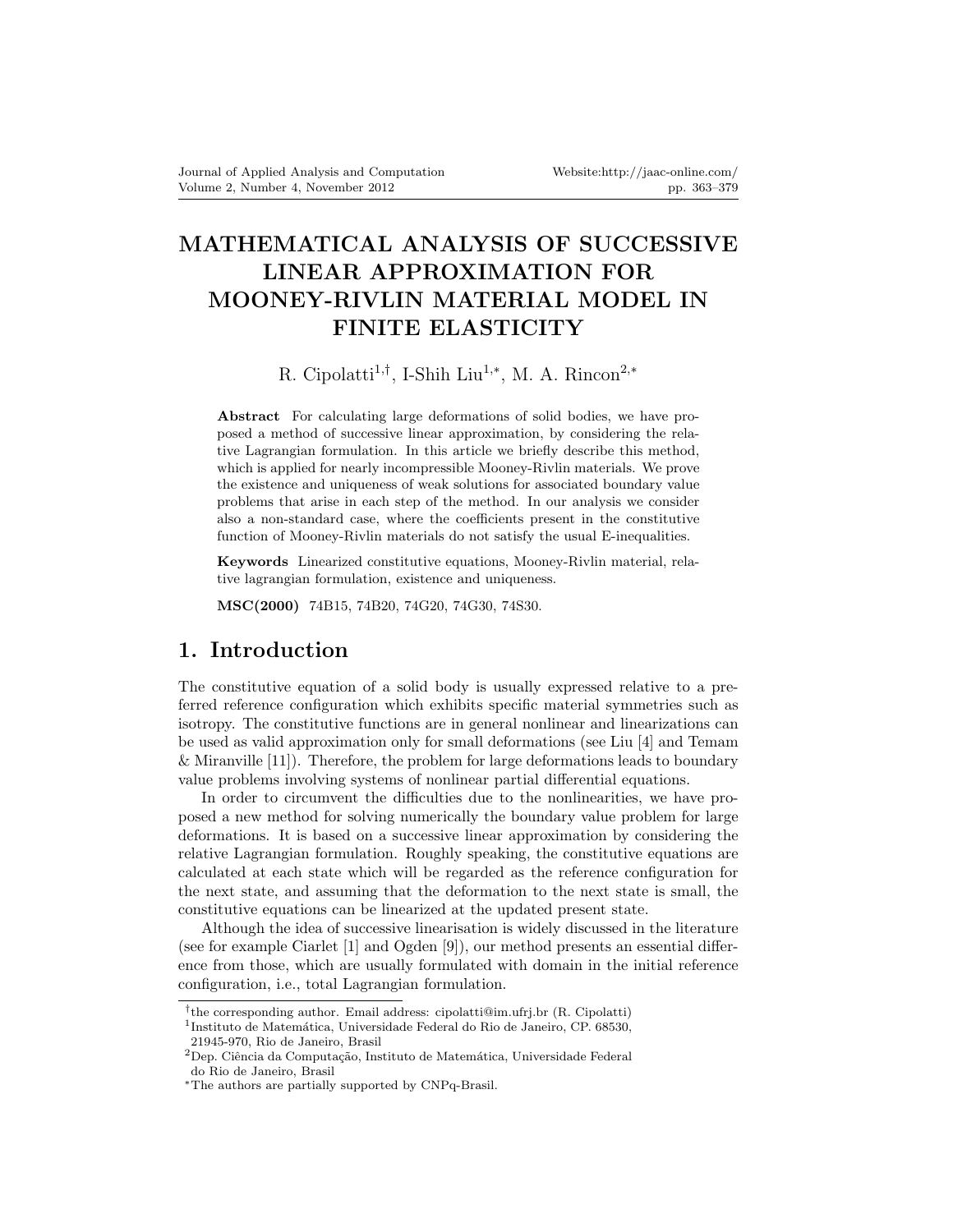For validation of our method, numerical simulations were done (see Liu [5] and Liu etc. [7]) for two classical problems concerning Mooney-Rivlin (MR) materials, for which the exact solutions are known, namely, the pure shear of a square and the bending of a retangular block into a circular section. The comparison of the numerical results with the exact solutions of these two examples confirms the efficiency of our method. There is another reason to consider the classical MR model in our considerations; it is part of the constitutive function of a viscoelastic model that we are treating in the study of sediment-salt migration (salt diapirism), as can be seen in Liu etc. [8].

In the present paper we consider the mathematical analysis of the boundary value problem obtained by linearizing the constitutive equations of nearly incompressible MR materials relative to the present configuration and prove the existence and uniqueness of weak solutions. Our main result here (see Thm. 5.1) summarizes an essential step for the study of the viscoelastic model for salt diapirism. Importantly, according to Liu [6], we consider in our analysis also the case where the coefficients of the MR model satisfy the condition  $0 < s_2 < s_1$  (see Remark 3.1), instead of the so-called E-inequalities,  $s_2 \leq 0 < s_1$ .

We organize this paper as follows. In Section 2 we introduce briefly the notion of relative description and we formally deduce in Section 3 the linearization of the constitutive function of a nearly incompressible MR material. In Section 4 we consider a boundary value problem involving a system of partial differential equations, that are obtained by this linearization, and which corresponds to one of the steps of the successive linear approximation method. As mentioned above, the main result of this paper is contained in Section 5, where we prove the existence and uniqueness of weak solutions of this boundary value problem, by considering its variational formulation. For simplicity, we restrict our analysis to the twodimensional case, but the arguments presented can be extended to three dimensions.

## **2. Relative description and successive linear approximation**

In this section we introduce the notion of *relative description*. We formally obtain the linearization of a general constitutive equation of a solid body respect to this configuration and we describe the successive linear approximation method.

Let  $\kappa_0$  be a reference configuration of a solid body  $\mathcal{B}, \mathcal{B}_0 = \kappa_0(\mathcal{B})$ , and let

$$
\boldsymbol{x} = \lambda(X, t), \quad X \in \mathcal{B}_0
$$

be the parametrization of its deformation. Let  $\kappa_t$  be the deformed configuration at time *t* (which we shall always refer as the present time),  $B_t = \kappa_t(\mathcal{B})$ , and

$$
F(X,t) = \nabla_X \chi(X,t)
$$

be the deformation gradient with respect to the configuration  $\kappa_0$ .

Let  $\kappa_{\tau}$  be the deformed configuration at time  $\tau > t$ . We define the *relative deformation* from  $\kappa_t$  to  $\kappa_{\tau}$  as the function  $\chi_t : \mathcal{B}_t \to \mathcal{B}_{\tau}$  given by

$$
\chi_t(\mathbf{x}, \tau) = \chi(X, \tau), \quad \mathbf{x} = \chi(X, t) \in \mathcal{B}_t \tag{2.1}
$$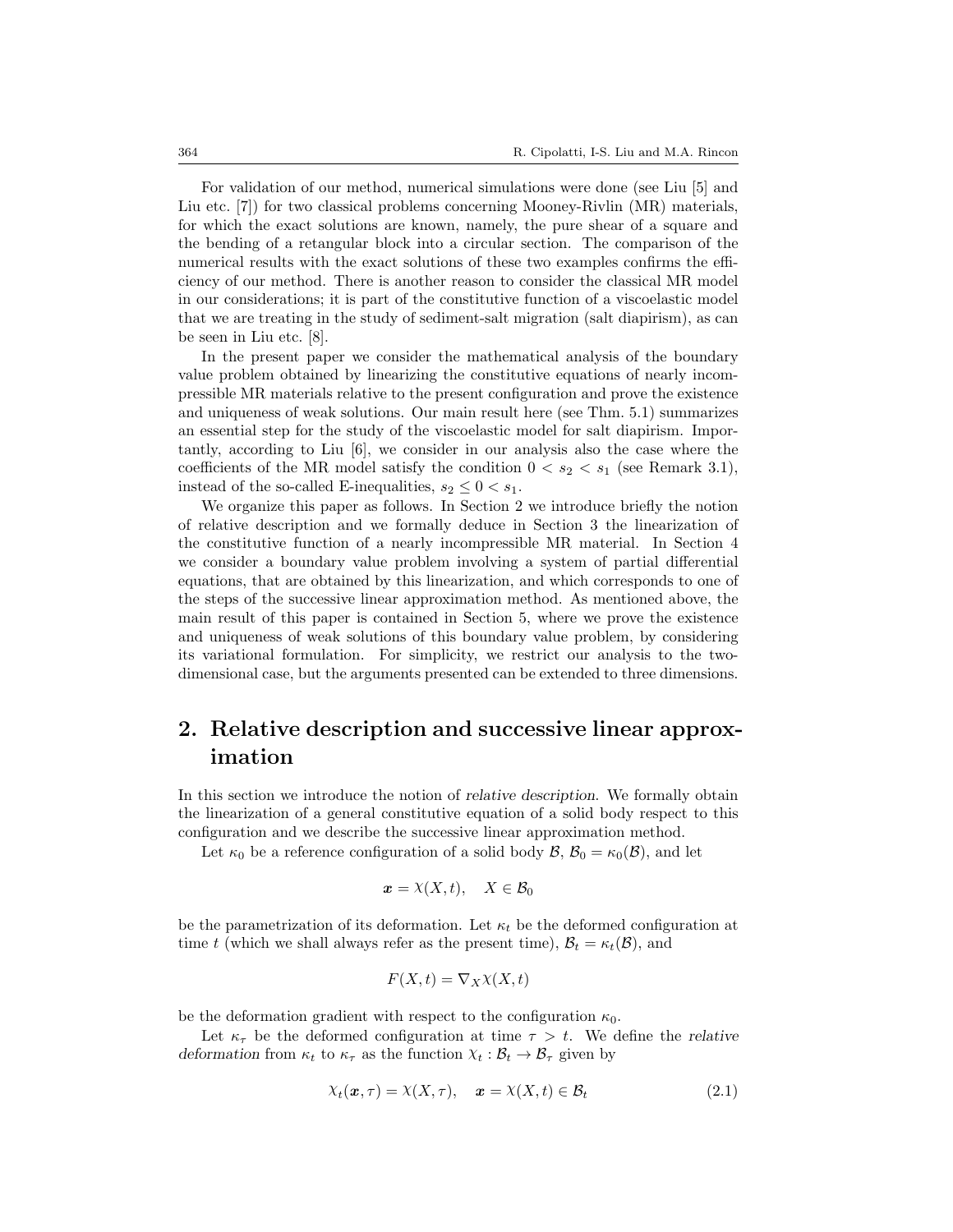and the corresponding *relative displacement* as

$$
\boldsymbol{u}_t(\boldsymbol{x},\tau) = \lambda_t(\boldsymbol{x},\tau) - \boldsymbol{x}.\tag{2.2}
$$

Taking the gradient relative to  $x$  in both sides of  $(2.2)$ , we obtain

$$
H_t(\boldsymbol{x}, \tau) = F_t(\boldsymbol{x}, \tau) - I,\tag{2.3}
$$

where  $I$  is the identity tensor and

$$
H_t(\mathbf{x},\tau) = \nabla_{\mathbf{x}} \mathbf{u}_t(\mathbf{x},\tau), \quad F_t(\mathbf{x},\tau) = \nabla_{\mathbf{x}} \chi_t(\mathbf{x},\tau)
$$

are called the *displacement gradient* and the *deformation gradient* in the relative description, relative to the present configuration.

On the other hand, taking the gradient relative to  $X$  in both sides of  $(2.2)$ , we obtain from (2.1) and the chain rule,

$$
H_t(\boldsymbol{x},\tau)F(X,t) = F(X,\tau) - F(X,t),
$$

from which we get easily

$$
F(X,\tau) = (I + H_t(\mathbf{x},\tau))F(X,t).
$$
\n(2.4)

We can represent this situation by the following picture:



where and hereafter, for simplicity, sometimes only the time dependence is indicated. Position dependence is usually self-evident and will be indicated for clarity only if necessary.

By considering the time  $\tau = t + \Delta t$  for small enough  $\Delta t$ , we can assume that the relative displacement gradient is small,

$$
H(\tau) = H_t(\boldsymbol{x}, \tau), \quad ||H(\tau)|| \ll 1.
$$

Let  $T$  be the Cauchy stress tensor given by the constitutive equation

$$
T = \mathcal{F}_{\kappa_0}(F). \tag{2.5}
$$

Assuming that the operator  $\mathcal{F}_{\kappa_0}$  is differentiable, we can calculate the linearization of the constitutive equation (2.5) relative to the current configuration  $\kappa_t$ , and assuming that  $\Delta t$  is small enough, we have formally

$$
T(\tau) \approx T(t) + d\mathcal{F}_{\kappa_0}(F(t))[F(\tau) - F(t)] = T(t) + d\mathcal{F}_{\kappa_0}(F(t))[H(\tau)F(t)], \quad (2.6)
$$

where  $d\mathcal{F}_{\kappa_0}(F)$  denotes the Fréchet-differential of  $\mathcal{F}_{\kappa_0}$  calculated at *F*. For convenience, we shall write (2.6) as

$$
T(\tau) = T(t) + L(F(t))[H(\tau)],
$$
\n(2.7)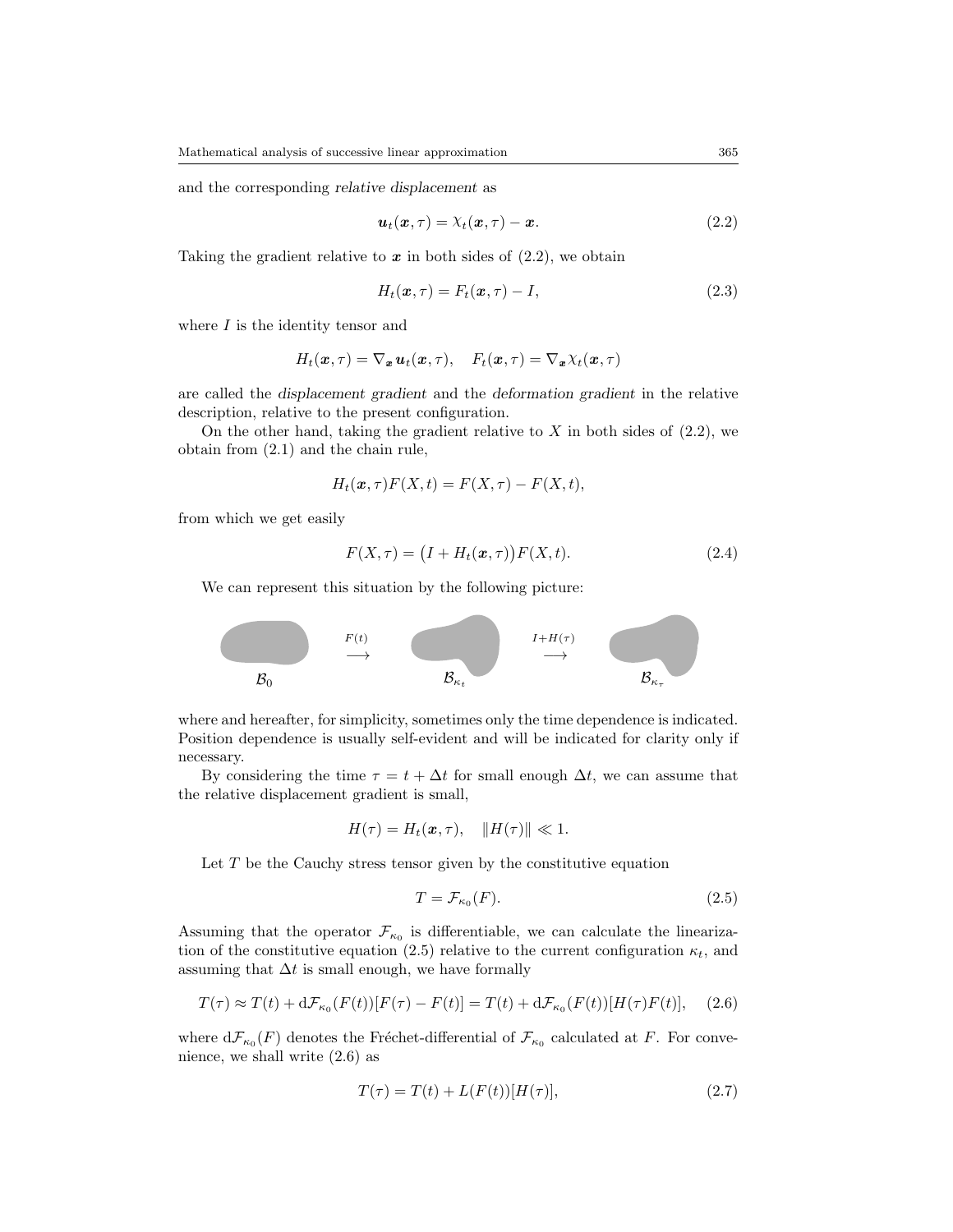where  $L(F)[H] = d\mathcal{F}_{\kappa_0}(F)[HF]$  defines a fourth order elasticity tensor  $L(F)$  relative to the current configuration *κt*.

The successive linear approximation method is the discrete construction of the parametrization  $\chi(X, t)$  based on the previous arguments. More precisely, let  $t_0$   $\lt$ *· · · < t<sup>n</sup>−*<sup>1</sup> *< t<sup>n</sup> < tn*+1 *< · · ·* be a sequence of steps with small enough constant spacing  $\Delta t$ , where at each step we set  $t = t_n$  and  $\tau = t_{n+1}$ . Let the deformation gradient  $F(X, t_n)$  and the elastic Cauchy stress tensor  $T(X, t_n)$ , relative to the preferred configuration  $\kappa_{t_0}$ , assumed to be known. If in any way we calculate the relative displacement  $u_{t_n}(x,t_{n+1}), x \in \kappa_{t_n}(\mathcal{B})$ , it allows us to update the new reference configuration  $\kappa_{t_{n+1}}$  relative to the next step by using (2.1) and (2.2), i.e.,

$$
\chi(X,t_{n+1}) = \boldsymbol{u}_{t_n}(\boldsymbol{x},t_{n+1}) + \boldsymbol{x}, \quad \boldsymbol{x} \in \kappa_{t_n}(\mathcal{B}),
$$

while the deformation gradient  $(2.4)$  and the Cauchy stress  $(2.7)$ , relative to the preferred configuration  $\kappa_{t_0}$ , can be determined at instant  $t_{n+1}$  respectively by

$$
F(X, t_{n+1}) = (I + H_{t_n}(\mathbf{x}, t_{n+1})) F(X, t_n),
$$
  
\n
$$
T(X, t_{n+1}) = T(X, t_n) + L(F(t_n)) [H_{t_n}(\mathbf{x}, t_{n+1})].
$$

Therefore, after updating the boundary data and the eventual body forces acting on the body, we repeat the cycle from the updated reference configuration  $\kappa_{t_{n+1}}$ .

We remark that this method can easily be extended to constitutive equation  $T = \mathcal{F}(F, F)$  for viscoelastic solid bodies in general. As an example, we have applied it to the study of salt migration, where the salt has been considered as a nearly incompressible viscoelastic material referred to as a *Mooney-Rivlin type isotropic viscoelastic solid* (see Liu etc. [8]).

## **3. Application to nearly incompressible Mooney-Rivlin materials**

From now on we consider a Mooney-Rivlin material whose constitutive equation relative to the preferred reference configuration  $\kappa_0$  is given by

$$
T = \mathcal{F}_{\kappa_0}(F) = -pI + \widetilde{\mathcal{F}}(F), \quad \widetilde{\mathcal{F}}(F) = s_1B + s_2B^{-1},
$$

where  $B = FF^T$  is the left Cauchy-Green strain tensor and the material parameters *s*<sup>1</sup> and *s*<sup>2</sup> are constant satisfying

$$
s_1 > 0 \quad \text{and} \quad s_2 < s_1. \tag{3.1}
$$

**Remark 3.1.** It is usually assumed  $s_2 \leq 0 < s_1$ , the so-called E-inequalities (see Haupt [3], Truesdell  $\&$  Noll [12]), based on the assumption that the free energy function is positive definite for any deformation. However, Liu [6] has pointed out that a thermodynamical stability analysis only requires  $s_2 < s_1$ . Therefore, we shall include the case  $0 < s_2 < s_1$  in our analysis.

A direct calculation of the Fréchet-differential of  $\widetilde{\mathcal{F}}$  at  $F$  gives

$$
d\widetilde{\mathcal{F}}(F)[H] = s_1(HB + BH^T) - s_2(B^{-1}H + H^T B^{-1}).
$$

For compressible body in general, the pressure *p* may depend on the deformation gradient *F*. However, for compressible elastic bodies, we shall assume that the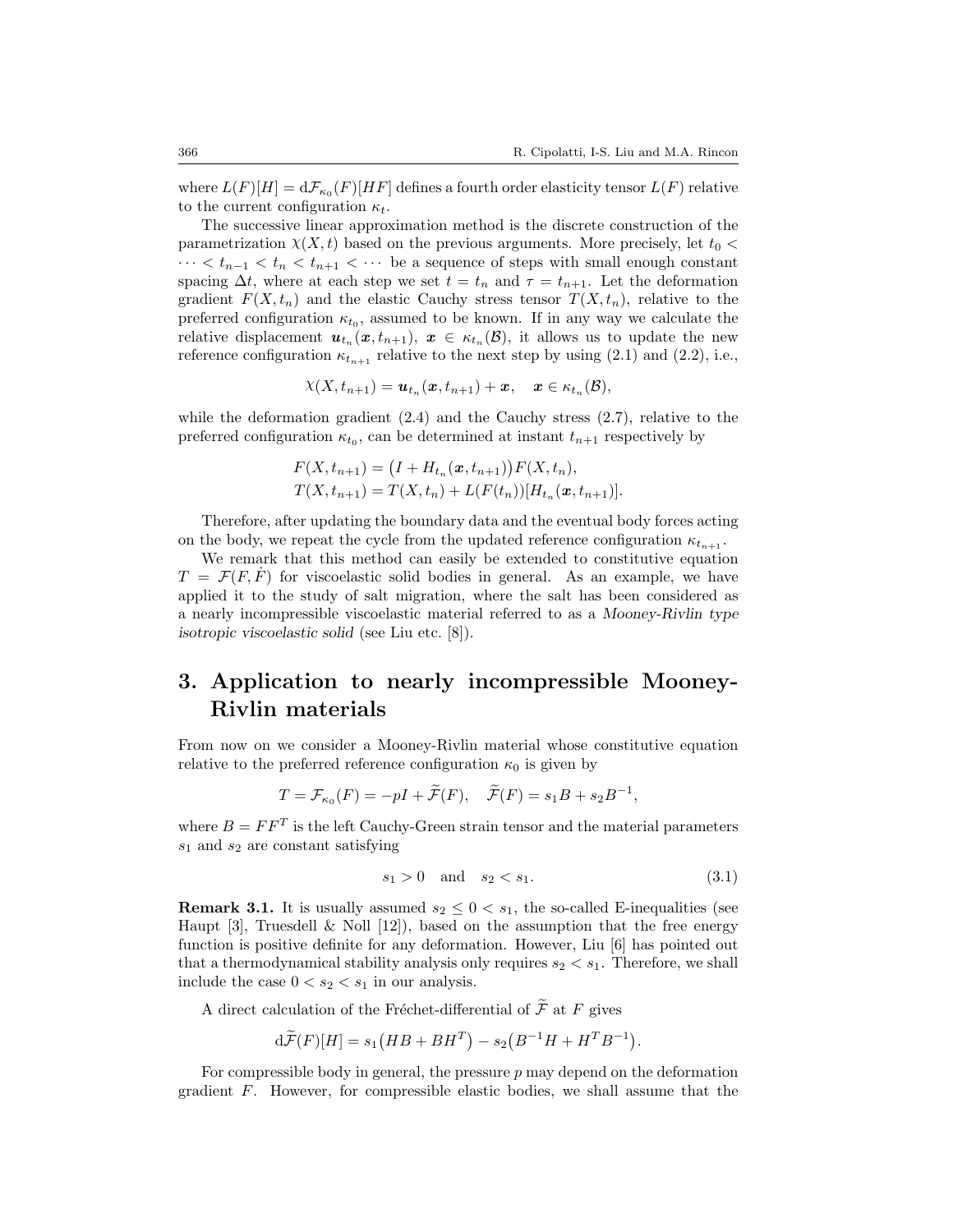pressure depends only on the determinant of the deformation gradient or, by the mass balance, depends only on the mass density  $\rho$ ,

$$
p = p(\rho), \quad \rho(t) = \frac{\rho_0}{\det F(t)},
$$

where  $\rho_0$  denotes the mass density in the referential configuration  $\kappa_0$ .

For time  $\tau = t + \Delta t$  and from (2.4), we have

$$
\rho(\tau) - \rho(t) = \rho_0 \left( \det F(\tau)^{-1} - \det F(t)^{-1} \right) = \rho(t) \left( \det F(t) F(\tau)^{-1} - 1 \right)
$$
  
= 
$$
\rho(t) \left( \det(I + H(\tau))^{-1} - 1 \right) = -\rho(t) \operatorname{tr} H(\tau) + o(2),
$$

where tr *H* means the trace of *H* and  $o(2)$  denotes higher order terms in the small displacement gradient  $H(\tau)$ . Therefore, assuming that p is differentiable as function of  $\rho$ , we have

$$
p(\tau) - p(t) = \frac{dp}{d\rho}(t) (\rho(\tau) - \rho(t)) + o(2) = -\rho(t) \frac{dp}{d\rho}(t) \operatorname{tr} H(\tau) + o(2),
$$

or

$$
p(\tau) = p(t) - \beta(t) \operatorname{tr} H(\tau) + o(2),
$$

where  $\beta = \rho \frac{dp}{d\rho}$  is a material parameter depending on the mass density  $\rho$ .

A body is called *nearly incompressible* if its density is nearly insensitive to change of pressure. Hence, if we regard the density as a function of pressure,  $\rho = \rho(p)$ , then its derivative with respect to the pressure is nearly zero. This means that, for nearly incompressible materials, the parameter  $\beta$  must be large, i.e.,

$$
\beta = \beta(\boldsymbol{x},t) \geq \beta_0, \quad \forall \boldsymbol{x} \in \mathcal{B}_t,
$$

for some  $\beta_0 > 0$ .

Therefore, the Cauchy stress tensor relative to the current configuration  $\kappa_t$  is given by

$$
T(\tau) = T(t) + L(F(t))[H(\tau)] + o(2),
$$

where

$$
L(F)[H] = \beta(\text{tr } H)I + s_1(HB + BH^T) - s_2(B^{-1}H + H^T B^{-1})
$$

and the first Piola-Kirchhoff stress tensor at time *τ* relative to the current configuration  $\kappa_t$  is given by

$$
T_{\kappa_t}(\tau) = \det F_t(\tau) T(\tau) F_t(\tau)^{-T} = \det(I + H) T(\tau) (I + H)^{-T}
$$
  
= 
$$
[1 + \operatorname{tr} H + o(2)] [T(t) + L(F(t))[H] + o(2)] [I - H^T + o(2)] \qquad (3.2)
$$
  
= 
$$
T(t) + (\operatorname{tr} H) T(t) - T(t) H^T + L(F(t))[H] + o(2).
$$

## **4. Linearized boundary value problem and its variational formulation**

For simplicity, we denote by  $\kappa$  the current configuration  $\kappa_t$ ,  $\Omega = \kappa(\mathcal{B})$  be the bounded domain of  $\mathbb{R}^3$  representing the interior of the region occupied by the body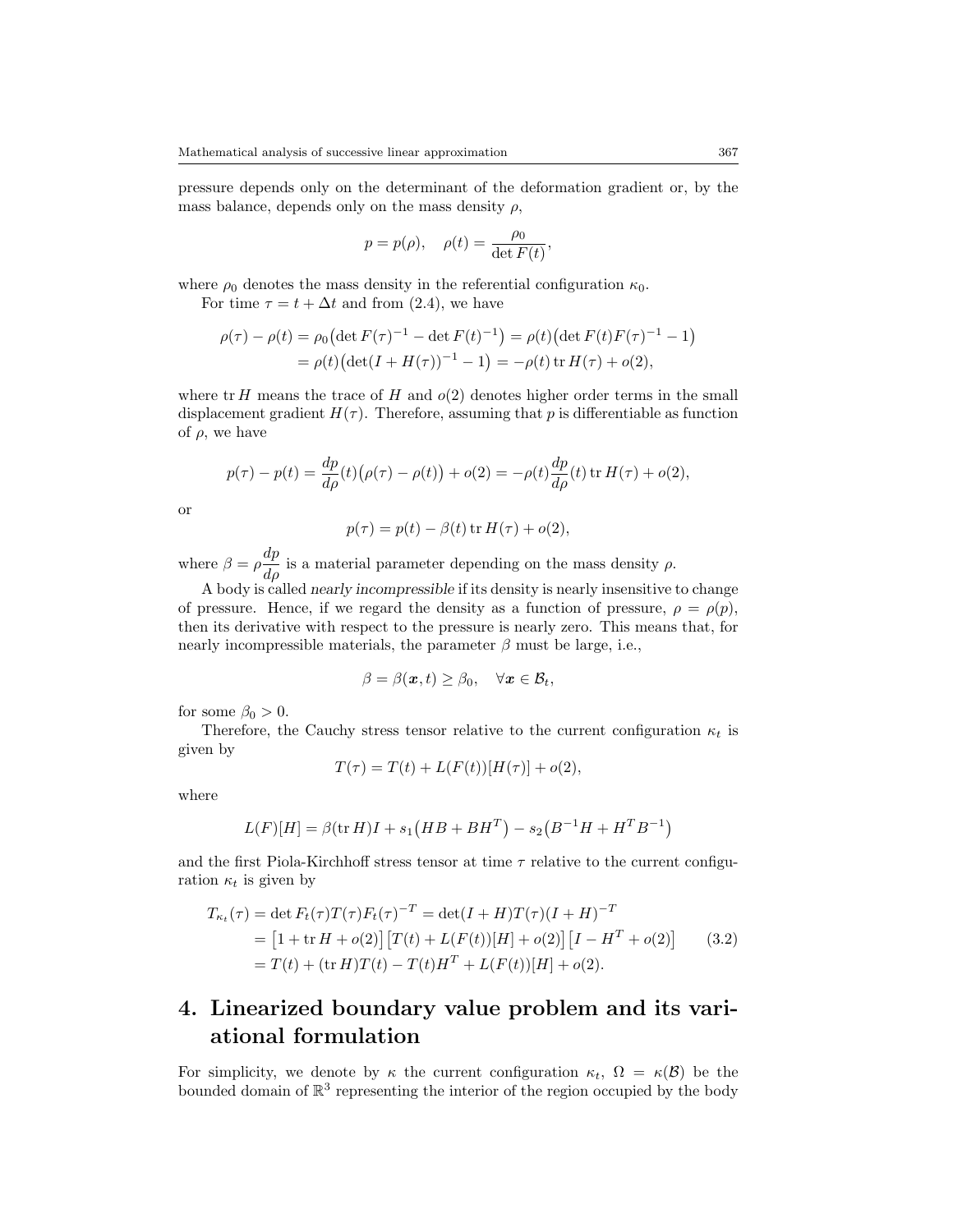at current configuration  $\kappa$  at the present time *t*,  $T_0 = T(t)$  and  $B_0 = B(t)$ . Let  $\partial\Omega = \Gamma_1 \cup \Gamma_2 \cup \Gamma_3$ ,  $n_k$  be the exterior unit normal to  $\partial\Omega$  and *g* be the gravitational force (per unit mass).

We consider the following boundary value problem for the relative displacement  $u = u(x, \tau)$ ,

$$
\begin{cases}\n-\textbf{div}\,T_{\kappa}(\tau) = \rho(\tau)g & \text{in } \Omega \times \mathbb{R}, \\
T_{\kappa}(\tau)\mathbf{n}_{\kappa} = \mathbf{f}(\tau) & \text{on } \Gamma_1, \\
\mathbf{u}(\tau) \cdot \mathbf{n}_{\kappa} = 0 & \text{on } \Gamma_2, \\
T_{\kappa}(\tau)\mathbf{n}_{\kappa} \times \mathbf{n}_{\kappa} = 0 & \text{on } \Gamma_2, \\
\mathbf{u}(\tau) = 0 & \text{on } \Gamma_3,\n\end{cases}
$$
\n(4.1)

where **div** is the divergence operator with respect to  $x, T_k(\tau) = T_k(x, \tau)$  is the Piolla-Kirchhoff stress tensor at time *τ* relative to configuration *κ* at the present time *t*, which, up to linear terms in relative displacement gradient  $H = H(\tau) = \nabla_x \mathbf{u}(\tau)$ , is given by (see  $(3.2)$ )

$$
T_{\kappa} = T_0 + (\text{tr } H)(T_0 + \beta I) - T_0 H^T + s_1 (HB_0 + B_0 H^T) - s_2 (B_0^{-1} H + H^T B_0^{-1}),
$$

and  $f(\tau)$  is the surface traction (per unit surface area).

**Remark 4.1.** At every time step, the idea of formulating the boundary value problem in the form (4.1) is similar to the theory of small deformations superposed on finite deformations (see Green etc.  $[2]$  and Truesdell & Noll  $[12]$ ). In this manner, either we are interested in the evolution of solutions with gradually changing boundary conditions resulting in large deformation, or, we can treat the boundary values of finite elasticity as the final value of a successive small incremental boundary values at each time step (see Ciarlet [1]).

The boundary value problem (4.1) can be formulated as a variational problem. Indeed, let  $\Omega$  be a smooth enough bounded domain in  $\mathbb{R}^3$  and define the space

$$
\mathcal{V} = \{ \mathbf{u} \in (H^1(\Omega))^3 \, ; \, \mathbf{u} \cdot \mathbf{n}_{\kappa} = 0 \text{ on } \Gamma_2 \text{ and } \mathbf{u} = \mathbf{0} \text{ on } \Gamma_3 \}.
$$

Taking formally the inner product of both sides of the equation in (4.1) by  $w \in V$ and integrating over  $\Omega$ , we obtain after integration by parts,

$$
\int_{\Omega} tr(K[H]W^T) dx = \int_{\Gamma_1} \boldsymbol{f}(\tau) \cdot \boldsymbol{w} d\Gamma - \int_{\Omega} tr(T_0 W^T) dx,
$$

where we are denoting  $H = \nabla_x u$ ,  $W = \nabla_x w$  and  $K[H]$  is given by

$$
K[H] = (\text{tr } H)(T_0 + \beta I) - T_0 H^T + s_1 (HB_0 + B_0 H^T) - s_2 (B_0^{-1} H + H^T B_0^{-1}).
$$

Therefore, for  $u, w \in V$  we consider respectively the bilinear and the linear forms:

$$
\mathcal{L}(\boldsymbol{u}, \boldsymbol{w}) = \int_{\Omega} \text{tr}(K[H]W^T) d\boldsymbol{x},
$$
  

$$
\mathcal{N}(\boldsymbol{w}) = \int_{\Gamma_1} \boldsymbol{f}(\tau) \cdot \boldsymbol{w} d\Gamma - \int_{\Omega} \text{tr}(T_0 W^T) d\boldsymbol{x} + \int_{\Omega} \rho(\tau) \boldsymbol{g} \cdot \boldsymbol{w} d\boldsymbol{x}.
$$
 (4.2)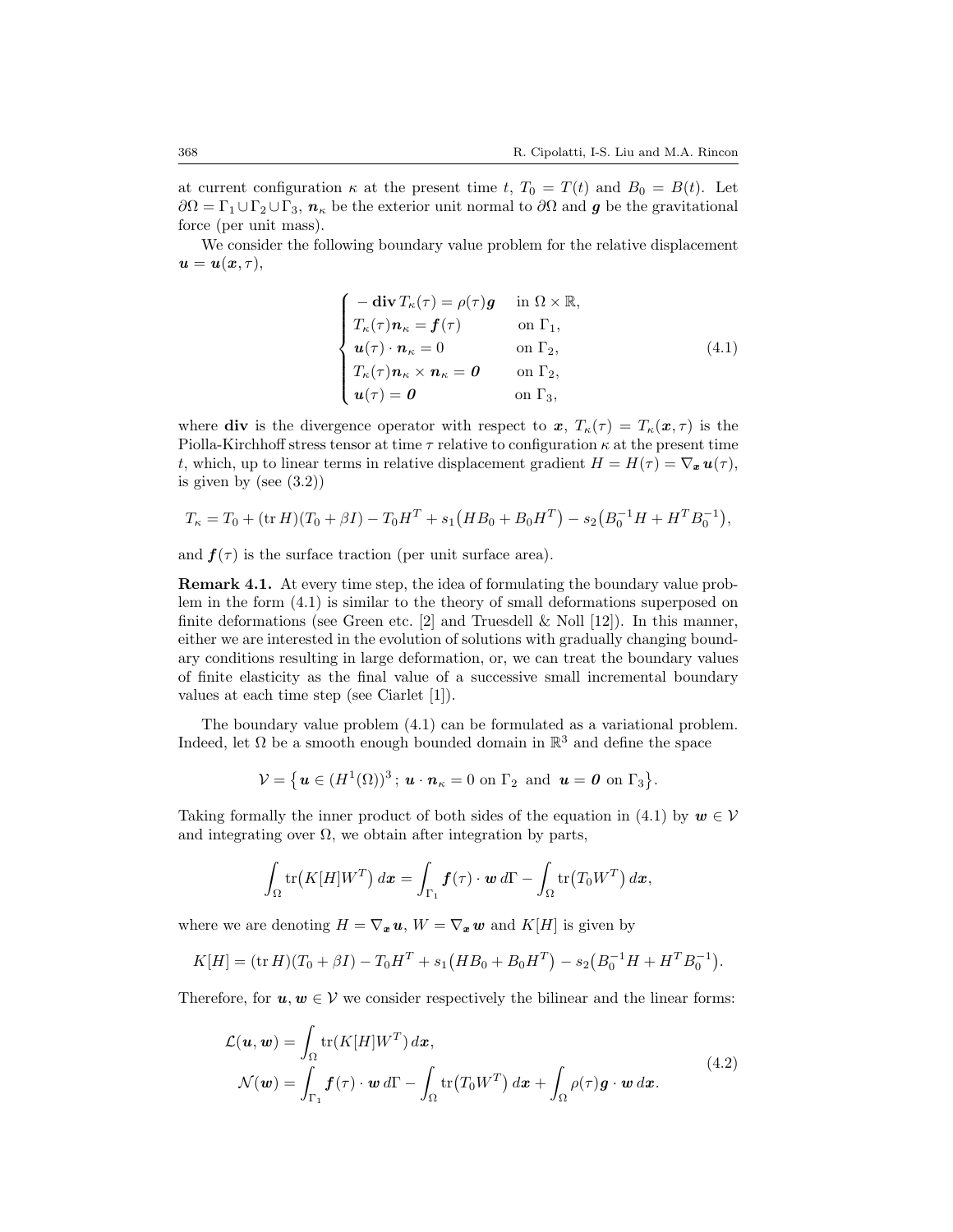We notice that the forms  $\mathcal L$  and  $\mathcal N$  can be written in terms of coordinates by

$$
\mathcal{L}(\boldsymbol{u}, \boldsymbol{w}) = \int_{\Omega} \frac{\partial u_k}{\partial x_k} \Big( [T_0]_{ij} + \beta \delta_{ij} \Big) \frac{\partial w_i}{\partial x_j} dV - \int_{\Omega} [T_0]_{ik} \frac{\partial u_j}{\partial x_k} \frac{\partial w_i}{\partial x_j} dV
$$

$$
+ s_1 \int_{\Omega} \left( \frac{\partial u_i}{\partial x_k} [B_0]_{kj} + [B_0]_{ik} \frac{\partial u_j}{\partial x_k} \right) \frac{\partial w_i}{\partial x_j} dV
$$

$$
- s_2 \int_{\Omega} \left( [B_0^{-1}]_{ik} \frac{\partial u_k}{\partial x_j} + \frac{\partial u_k}{\partial x_i} [B_0^{-1}]_{kj} \right) \frac{\partial w_i}{\partial x_j} dV,
$$

$$
\mathcal{N}(\boldsymbol{w}) = \int_{\Gamma_1} f_i w_i d\Gamma - \int_{\Omega} [T_0]_{ij} \frac{\partial w_i}{\partial x_j} d\boldsymbol{x} + \int_{\Omega} \rho g_i w_i d\boldsymbol{x},
$$

where in the above formulas we have used the standard summation convention for repeated indices.

Then, the variational problem is to find the solution  $u \in V$  such that

$$
\mathcal{L}(\boldsymbol{u},\boldsymbol{w}) = \mathcal{N}(\boldsymbol{w}), \quad \forall \boldsymbol{w} \in \mathcal{V}.
$$
 (4.3)

In order to prove that the solutions of  $(4.3)$  is a weak solution of  $(4.1)$ , the following result concerning existence of a *normal trace* is useful (see Temam [10]).

**Theorem 4.1.** Let  $\Omega \subset \mathbb{R}^N$  be a bounded domain of class  $C^2$ . If  $\mathbf{F} \in L^2(\Omega)^N$ *satisfies* div  $\mathbf{F} \in L^2(\Omega)$ , then  $\mathbf{F} \cdot \mathbf{n}_\kappa$  *can be defined as an element of*  $H^{-1/2}(\partial \Omega)$ *and there exists a constant*  $C_1 > 0$  *depending only on*  $\Omega$  *such that* 

$$
\|\bm{F}\cdot\bm{n}_{\kappa}\|_{H^{-1/2}}\leq C_1\Big(\|\bm{F}\|_2+\|\,\mathrm{div}\,\bm{F}\|_2\Big).
$$

**Lemma 4.1.** *Let*  $\Omega \subset \mathbb{R}^3$  *be a domain of class*  $C^2$ *. We assume that*  $\beta, p_0 \in L^{\infty}(\Omega)$ *,*  $\rho \in L^2(\Omega)$  *and*  $T_0, B_0 \in L^{\infty}(\Omega, M_3(\mathbb{R}))$ *, where*  $M_3(\mathbb{R})$  *denotes the set of*  $3 \times 3$  *real matrices. If u is a solution of* (4.3)*, then u is a weak solution of* (4.1)*.*

**Proof.** Let  $u \in V$  be a solution of (4.3). Then,  $H = \nabla_x u \in L^2(\Omega, M_3(\mathbb{R}))$ , which implies that  $T_{\kappa} = T_0 + K[H] \in L^2(\Omega, M_3(\mathbb{R}))$ . Since  $C_0^{\infty}(\Omega)^3 \subset \mathcal{V}$ , we have

$$
-\int_{\Omega} \mathbf{div} \, T_{\kappa} \cdot \mathbf{w} \, d\mathbf{x} = \int_{\Omega} \text{tr}(T_{\kappa} W^T) \, d\mathbf{x} = \int_{\Omega} \rho \mathbf{g} \cdot \mathbf{w} \, d\mathbf{x}, \quad \forall \mathbf{w} \in C_0^{\infty}(\Omega)^3,
$$

where  $W = \nabla_x w$  and the partial derivatives in **div** are taken in the sense of distributions in  $\Omega$ . Hence, *u* satisfies

$$
-\operatorname{\mathbf{div}} T_\kappa = \rho \boldsymbol{g}
$$

in the sense of distributions. Moreover, since we are assuming that  $\rho \in L^2(\Omega)$ , it follows from the density of  $C_0^{\infty}(\Omega)$  in  $L^2(\Omega)$  that  $\text{div } T_{\kappa} \in L^2(\Omega)^3$ . From Lemma 4.1, (4.3) reduces to

$$
\int_{\partial\Omega} T_{\kappa} \mathbf{n}_{\kappa} \cdot \mathbf{w} \, d\Gamma = \int_{\Gamma_1} \mathbf{f} \cdot \mathbf{w} \, d\Gamma, \tag{4.4}
$$

where the above surface integral on *∂*Ω are taken in the sense of the duality between  $H^{-1/2}(\partial\Omega)^3$  and  $H^{1/2}(\partial\Omega)^3$ . In particular, for any  $w \in \mathcal{V}$  such that  $w = 0$  on  $\Gamma_2$ , we have

$$
\int_{\Gamma_1} \bigl(T_\kappa \boldsymbol{n}_\kappa - \boldsymbol{f}\bigr) \cdot \boldsymbol{w} \, d\Gamma = 0,
$$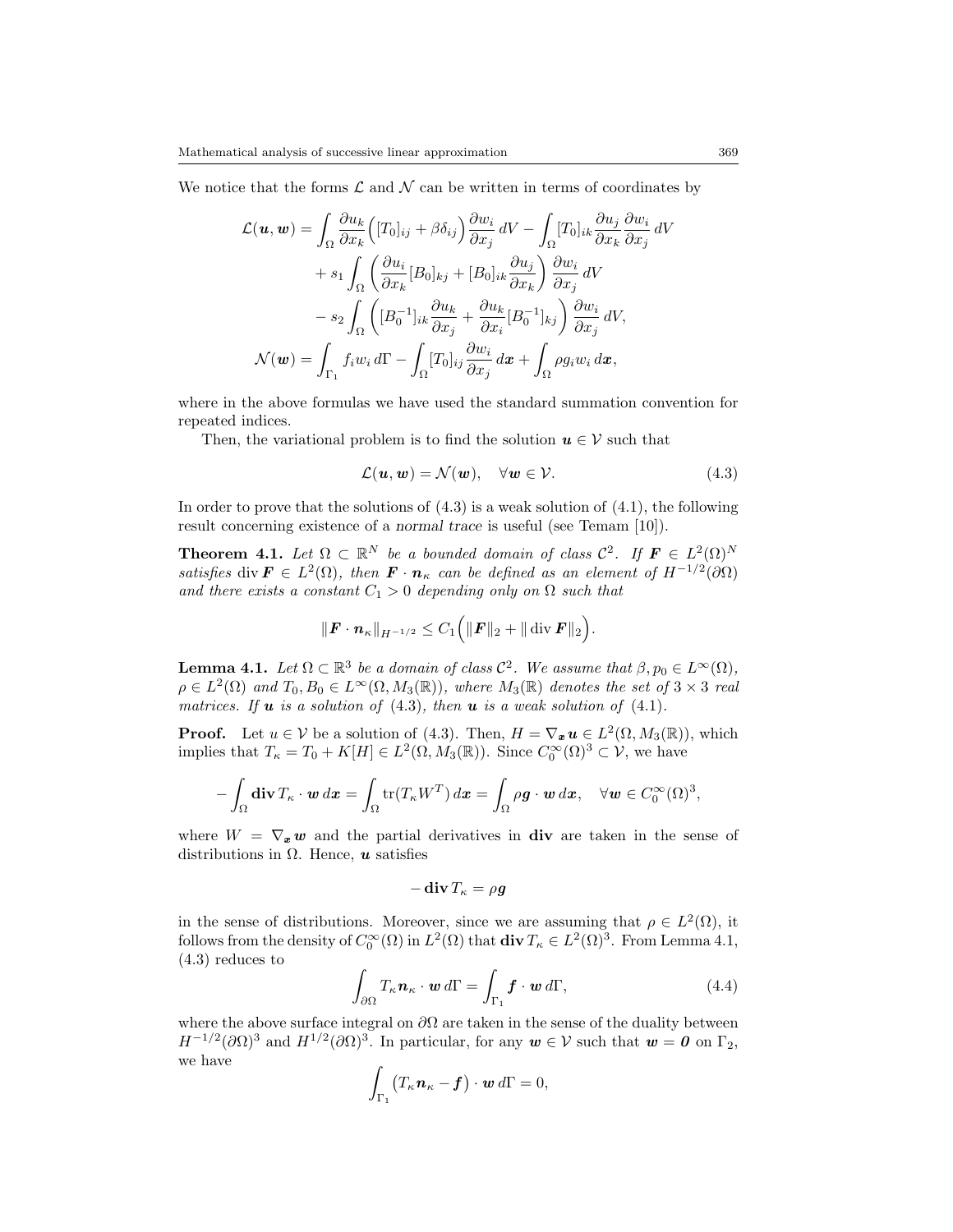$\Box$ 

which gives the  $\Gamma_1$ -boundary condition in (4.1). So, (4.4) reduces to

$$
\int_{\Gamma_2} T_{\kappa} \mathbf{n}_{\kappa} \cdot \mathbf{w} \, d\Gamma = 0, \quad \forall \mathbf{w} \in \mathcal{V}.
$$
\n(4.5)

In order to show that (4.5) gives the  $\Gamma_2$ -boundary condition in (4.1), let  $\varphi \in$  $H_0^1(\Omega)$ ,  $\varphi$  < 0, be the first eigenfunction of *−*∆ and define

$$
\boldsymbol{w}_0(\boldsymbol{x}) = \nabla_{\boldsymbol{x}} \varphi(\boldsymbol{x}) |\nabla_{\boldsymbol{x}} \varphi(\boldsymbol{x})|^{-1}, \quad \boldsymbol{x} \in \Omega.
$$

Since  $\Omega$  is of class  $C^2$ , we can extend  $\mathbf{w}_0$  to the boundary  $\partial\Omega$  and we have from the maximum principle that  $w_0(x) = n_k(x)$ , for almost all  $x \in \partial \Omega$ . Let  $\tilde{w} \in H^1(\Omega)^3$ <br>be an arbitrary function which vanishes on  $\Gamma_0$  and consider  $w = w_0 \times \tilde{w}$ . Then it be an arbitrary function which vanishes on  $\Gamma_3$  and consider  $w = w_0 \times \tilde{w}$ . Then, it is clear that  $w \in V$ , since  $w = 0$  on  $\Gamma_3$  and

$$
\mathbf{w}\cdot\mathbf{n}_{\kappa}\left|\Gamma_{2}=\left(\mathbf{n}_{\kappa}\times\widetilde{\mathbf{w}}\right)\cdot\mathbf{n}_{\kappa}\right|\Gamma_{2}=-\left(\mathbf{n}_{\kappa}\times\mathbf{n}_{\kappa}\right)\cdot\widetilde{\mathbf{w}}\right|\Gamma_{2}=0.
$$

Therefore, from (4.5),

$$
0 = \int_{\Gamma_2} T_{\kappa} \mathbf{n}_{\kappa} \cdot \mathbf{w} d\Gamma = \int_{\Gamma_2} T_{\kappa} \mathbf{n}_{\kappa} \cdot (\mathbf{n}_{\kappa} \times \widetilde{\mathbf{w}}) d\Gamma = \int_{\Gamma_2} (T_{\kappa} \mathbf{n}_{\kappa} \times \mathbf{n}_{k}) \cdot \widetilde{\mathbf{w}} d\Gamma
$$

and the proof is complete.

## **5. Existence and uniqueness of solution in twodimensions**

Let  $\Omega \subset \mathbb{R}^2$  be a bounded domain of classe  $\mathcal{C}^2$  whose boundary  $\partial \Omega = \Gamma_1 \cup \Gamma_2 \cup \Gamma_3$ , with meas( $\Gamma_i$ )  $\neq 0$  for  $i = 1, 2, 3$ , and consider the space

$$
\mathcal{V} = \{ \boldsymbol{u} = (u_1, u_2) \in H^1(\Omega)^2; \, \boldsymbol{u} \cdot \boldsymbol{n}_\kappa = 0 \text{ on } \Gamma_2 \text{ and } \boldsymbol{u} = \boldsymbol{0} \text{ on } \Gamma_3 \}. \tag{5.1}
$$

For  $u, w \in V$ , we introduce

$$
\langle \boldsymbol{u} | \boldsymbol{v} \rangle = \int_{\Omega} (\nabla u_1(\boldsymbol{x}) \cdot \nabla v_1(\boldsymbol{x}) + \nabla u_2(\boldsymbol{x}) \cdot \nabla v_2(\boldsymbol{x})) d\boldsymbol{x},
$$
  

$$
\|\boldsymbol{u}\|_{\mathcal{V}}^2 = \|\nabla u_1\|_{L^2}^2 + \|\nabla u_2\|_{L^2}^2,
$$
 (5.2)

where  $\| \ \|_{L^2}$  is the usual  $L^2$ -norm. It is well-known that the Poincaré inequality holds if meas( $\Gamma_3$ )  $\neq$  0, i.e., there exists a constante *C* such that

$$
\|\mathbf{u}\|_{\mathcal{V}}^2 \geq C \|\mathbf{u}\|_{L^2}^2, \quad \forall \mathbf{u} \in \mathcal{V}.
$$

In this case,  $\langle \cdot, \cdot \rangle$  and  $|| \cdot ||_{\mathcal{V}}$  define an inner product and a norm in *V*, respectively. From now on we assume that

$$
\rho \in L^{2}(\Omega), \quad \beta, p_{0} \in L^{\infty}(\Omega), \quad B_{0} \in L^{\infty}(\Omega, S_{2}^{+}(\mathbb{R})), \tag{5.3}
$$

where by  $S_2^+(\mathbb{R})$  we denote the set of all symmetric and positive definite  $2 \times 2$ matrix, and we set

$$
T_0 = -p_0 I + s_1 B_0 + s_2 B_0^{-1}.
$$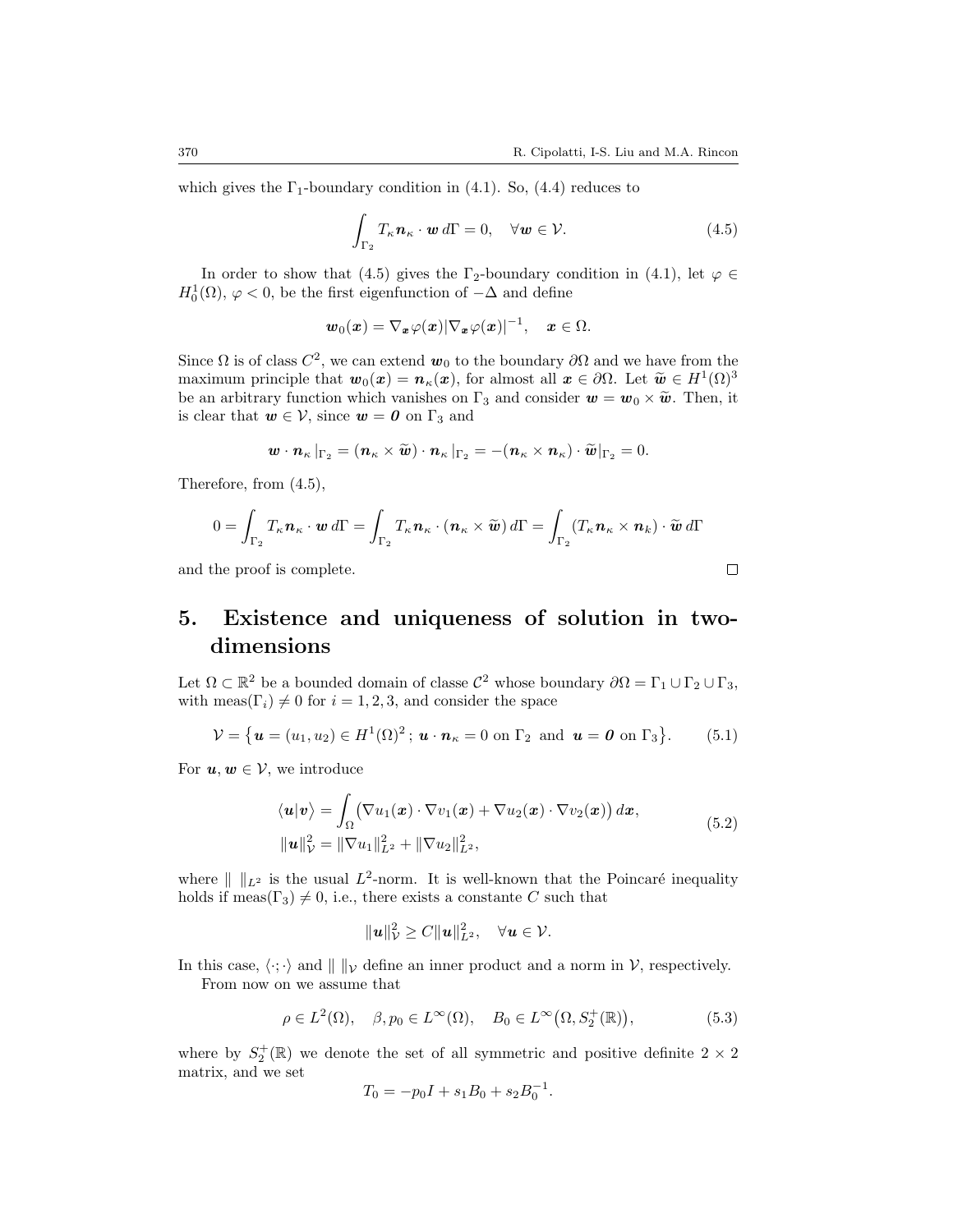It is clear that the forms  $\mathcal L$  and  $\mathcal N$  defined in (4.2) are continuous in  $\mathcal V$ . Recalling that *H* and *W* are  $2 \times 2$  matrix whose entries are given by

$$
[H]_{ij} = \frac{\partial u_i}{\partial x_j}, \quad [W]_{ij} = \frac{\partial w_i}{\partial x_j}, \quad \mathbf{u}, \mathbf{w} \in \mathcal{V},
$$

the bilinear form  $\mathcal{L}(\boldsymbol{u}, \boldsymbol{w})$  defined in (4.2) can be written as

$$
\mathcal{L}(\boldsymbol{u},\boldsymbol{w})=\int_{\Omega}\mathcal{A}(\boldsymbol{x};H(\boldsymbol{x}),W(\boldsymbol{x}))\,d\boldsymbol{x},
$$

where

$$
\mathcal{A}(\boldsymbol{x}; H, W) = \text{tr}(H) \text{tr}\Big[ (T_0 + \beta I)W^T \Big] - \text{tr}(T_0 H^T W^T) + s_1 \text{tr}\Big[ (H B_0 + B_0 H^T) W^T \Big] - s_2 \text{tr}\Big[ (B_0^{-1} H + H^T B_0^{-1}) W^T \Big].
$$

In particular, for  $W = H$  we have

$$
\mathcal{A}(\mathbf{x}; H, H) = \text{tr}(H) \text{tr}\left[ (T_0 + \beta I)H^T \right] - \text{tr}(T_0 H^T H^T) + s_1 \text{tr}\left[ (HB_0 + B_0 H^T)H^T \right] - s_2 \text{tr}\left[ (B_0^{-1} H + H^T B_0^{-1})H^T \right].
$$
 (5.4)

Hence, to prove that  $\mathcal L$  is coercive, it is sufficient to show that there exists  $\alpha > 0$ such that

$$
\mathcal{A}(\boldsymbol{x}; H, H) \ge \alpha ||H||^2, \ \forall \, \boldsymbol{x} \in \Omega,
$$

i.e., it suffices to show that the bilinear form  $\mathcal{A}(\mathbf{x}; H, W)$  is uniformly coercive as function of  $2 \times 2$  matrices. Furthermore, a direct calculation (see the Appendix) gives that the coercivity of  $\mathcal{A}(x, H, W)$  is equivalent to the semipositivity of the matrix  $A(\mathbf{x}) - \alpha I$ , for all  $\mathbf{x} \in \Omega$ , with  $A(\mathbf{x})$  given by

$$
\begin{pmatrix}\n\beta+2s_1\gamma_1-2s_2\gamma_1^{-1} & \beta+\frac{1}{2}\operatorname{tr}T_0 & 0 & 0 \\
\beta+\frac{1}{2}\operatorname{tr}T_0 & \beta+2s_1\gamma_2-2s_2\gamma_2^{-1} & 0 & 0 \\
0 & 0 & 2s_1\operatorname{tr}B_0-2s_2\operatorname{tr}B_0^{-1}-\operatorname{tr}T_0 & s_1(\gamma_2-\gamma_1)-s_2(\gamma_1^{-1}-\gamma_2^{-1}) \\
0 & 0 & s_1(\gamma_2-\gamma_1)-s_2(\gamma_1^{-1}-\gamma_2^{-1}) & \operatorname{tr}T_0\n\end{pmatrix}
$$
\n(5.5)

where  $\gamma_1$  e  $\gamma_2$  are the eigenvalues of  $B_0$  and *I* is the  $4 \times 4$  identity matrix. Therefore, we can also write

$$
\mathcal{L}(\boldsymbol{u},\boldsymbol{u})=\int_{\Omega}X(\boldsymbol{x})^T\cdot A(\boldsymbol{x})X(\boldsymbol{x})\,d\boldsymbol{x},
$$

where, following the notation introduced in the Appendix,

$$
H(\boldsymbol{x}) = \begin{bmatrix} a & b+d \\ b-d & c \end{bmatrix} = \begin{bmatrix} \frac{\partial u_1}{\partial x_1} & \frac{\partial u_1}{\partial x_2} \\ \frac{\partial u_2}{\partial x_1} & \frac{\partial u_2}{\partial x_2} \end{bmatrix}
$$

and

$$
X(\boldsymbol{x})^T = (a, c, b, d) = \left(\frac{\partial u_1}{\partial x_1}, \frac{\partial u_2}{\partial x_2}, \frac{1}{2} \left[\frac{\partial u_1}{\partial x_2} + \frac{\partial u_2}{\partial x_1}\right], \frac{1}{2} \left[\frac{\partial u_1}{\partial x_2} - \frac{\partial u_2}{\partial x_1}\right]\right)
$$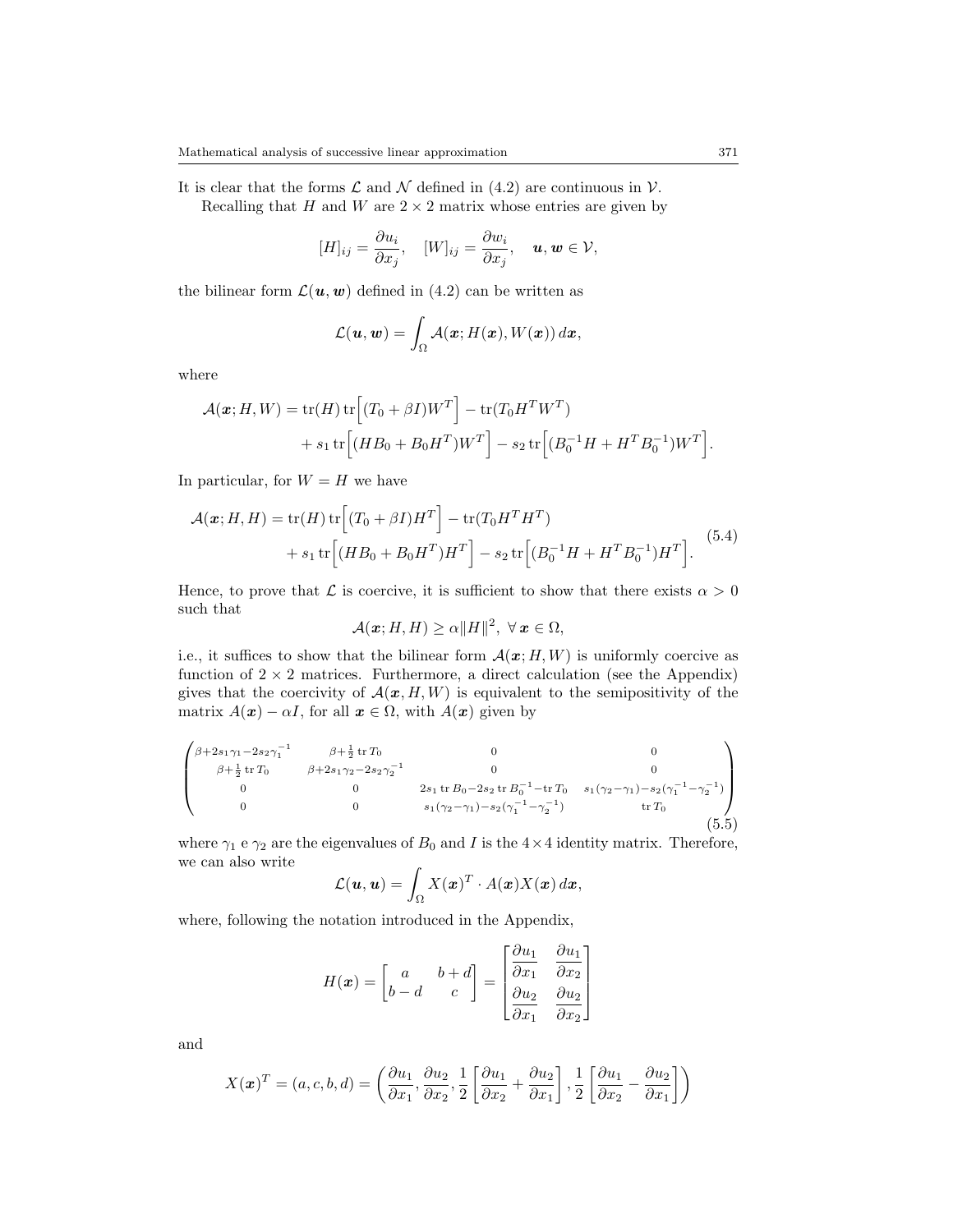We notice that if  $A(x) - \alpha I$  is uniformly semipositive in  $\Omega$ , then

$$
X(\boldsymbol{x})^T \cdot A(\boldsymbol{x}) X(\boldsymbol{x}) \ge \alpha \left( \left| \frac{\partial u_1}{\partial x_1} \right|^2 + \left| \frac{\partial u_2}{\partial x_2} \right|^2 + \frac{1}{2} \left| \frac{\partial u_1}{\partial x_2} \right|^2 + \frac{1}{2} \left| \frac{\partial u_2}{\partial x_1} \right|^2 \right),
$$

and consequently,

$$
\mathcal{L}(\bm{u},\bm{u}) \geq \frac{\alpha}{2} \left( \|\nabla u_1\|_{L^2}^2 + \|\nabla u_2\|_{L^2}^2 \right) = \frac{\alpha}{2} \|\bm{u}\|_{\mathcal{V}}^2.
$$

In order to analyze the matrix  $(5.5)$  and in view of the conditions  $(3.1)$ , we must distinguish two cases:  $s_2 < 0 < s_1$  and  $0 \le s_2 < s_1$ . In both cases, we fix a constant  $k > \max\{0, s_2 s_1^{-1}\}\$ and take  $\varepsilon = s_1 - s_2 k^{-1}$ . Now, let  $a_0 = a_0(\boldsymbol{x})$  and  $b_0 = b_0(\boldsymbol{x})$ be the functions defined by

$$
a_0 = -2s_2 \operatorname{tr} B_0^{-1} - 2\left(s_1 \sqrt{\det B_0} - s_2 \sqrt{\det B_0^{-1}}\right),
$$
  
\n
$$
b_0 = -2s_2 \operatorname{tr} B_0^{-1} + 2\left(s_1 \sqrt{\det B_0} - s_2 \sqrt{\det B_0^{-1}}\right).
$$
\n(5.6)

Assuming that  $\det B_0 \geq k$ , we have the following inequalities

$$
b_0 - a_0 \ge 4\sqrt{-s_1 s_2} \quad \text{if } s_2 < 0,
$$
  

$$
b_0 - a_0 = 4\left(s_1 - \frac{s_2}{\det B_0}\right) \sqrt{\det B_0} \ge 4\varepsilon\sqrt{k} \quad \text{if } s_2 \ge 0.
$$
 (5.7)

Notice that the above inequalities indicate that the interval  $[a_0(\mathbf{x}), b_0(\mathbf{x})]$  has nonempty interior for all  $x \in \Omega$  if  $\det B_0 \geq k$ , and this will be essential in proving the next theorem.

Finally, we set

$$
\overline{d} = \sup_{x \in \Omega} \left( \frac{\text{tr } B_0}{\sqrt{\det B_0}} \right). \tag{5.8}
$$

**Theorem 5.1.** *Let*  $k > \max\{0, s_2 s_1^{-1}\}$  and  $\varepsilon = s_1 - s_2 k^{-1}$ . Assume that  $\det B_0 \ge$ *k.* Let  $\overline{d}$  be the constant defined by (5.8),  $\alpha > 0$  *such that* 

$$
\alpha \overline{d} < \begin{cases} 2\sqrt{-s_1 s_2} & \text{if } s_2 < 0, \\ 2\varepsilon \sqrt{k} & \text{if } s_2 \ge 0, \end{cases} \tag{5.9}
$$

*and assume that p*<sup>0</sup> *satisfies the condition*

$$
a_0(\boldsymbol{x}) + \alpha \overline{d} < -2p_0(\boldsymbol{x}) < b_0(\boldsymbol{x}) - \alpha \overline{d}, \quad \forall \, \boldsymbol{x} \in \Omega. \tag{5.10}
$$

*Then, there exists a constant*  $\beta_0 = \beta_0(s_1, s_2, \alpha) \geq 0$  *such that the matrix*  $A(\mathbf{x}) - \alpha I$ *is uniformly positive semidefinite in*  $\Omega$ *, provided that*  $\beta(\mathbf{x}, \tau) \geq \beta_0$  *for almost all*  $x \in \Omega$ *.* 

**Remark 5.1.** Since  $2\sqrt{\det B_0} \leq \text{tr } B_0$ , it follows that  $\overline{d} \geq 2$ . Hence, if  $\alpha$  satisfies (5.9), we have necessarily

$$
\alpha < \begin{cases} \sqrt{-s_1 s_2} & \text{if } s_2 < 0, \\ \varepsilon \sqrt{k} & \text{if } s_2 \ge 0. \end{cases} \tag{5.11}
$$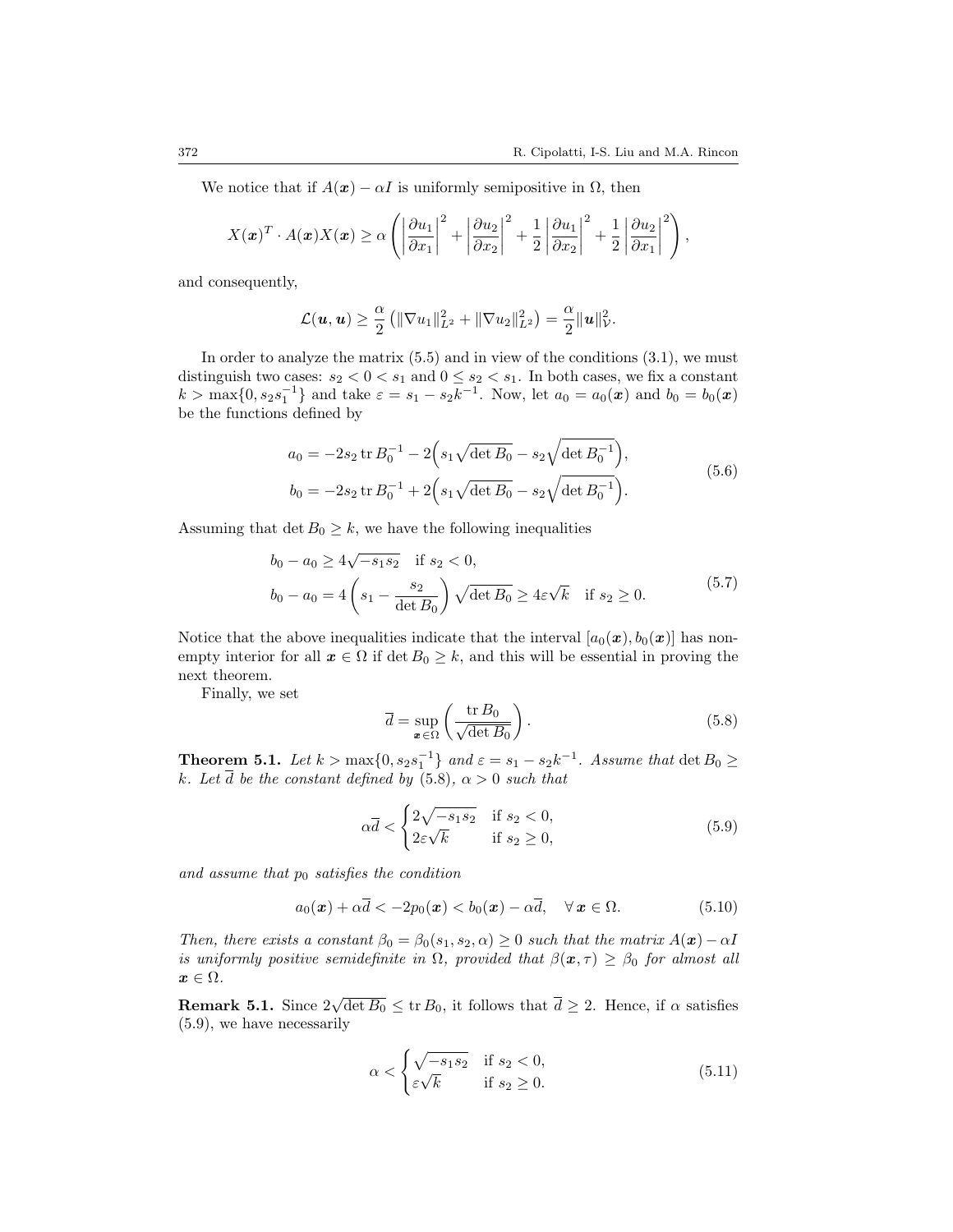**Proof.** The nonzero entries of the matrix *A* are

$$
\begin{cases}\nA_{11} = \beta + 2s_1\gamma_1 - 2s_2\gamma_1^{-1}, \\
A_{22} = \beta + 2s_1\gamma_2 - 2s_2\gamma_2^{-1}, \\
A_{12} = \beta + \frac{1}{2}\operatorname{tr} T_0, \\
A_{31} = s_1(\gamma_2 - \gamma_1) - s_2(\gamma_1^{-1} - \gamma_2^{-1}),\n\end{cases}
$$

where  $\gamma_1$  e  $\gamma_2$  are the eigenvalues of  $B_0$ . To simplify the notation, we introduce the functions  $f, g : (0, +\infty) \to \mathbb{R}$ , as

$$
f(\gamma) = s_1 \gamma - s_2 \gamma^{-1}
$$
 and  $g(\gamma) = s_1 \gamma + s_2 \gamma^{-1}$ .

A necessary and sufficient condition for the matrix *A−αI* be positive semidefinite is that, for all  $x \in \Omega$ ,

$$
\min\left\{A_{11}-\alpha,\ (A_{11}-\alpha)(A_{22}-\alpha)-A_{12}^2,\ A_{33}-\alpha,\ (A_{33}-\alpha)(A_{44}-\alpha)-A_{34}^2\right\}\geq 0.
$$
\n(5.12)

Since *A* is symmetric, it is clear that the condition  $(5.12)$  implies, in particular, *A*<sub>22</sub> *−*  $\alpha \ge 0$  and  $A_{44}$  *−*  $\alpha \ge 0$ .

**Step 1:** *Analysis of the first block of A:*

In the case  $s_2 < 0$ , we have  $f(\gamma) \geq \sqrt{-s_1 s_2}$  for all  $\gamma > 0$ . So,

$$
A_{11}-\alpha = \beta - \alpha + 2f(\gamma_1) \ge \beta - \alpha + 2\sqrt{-s_1s_2} > \beta - \alpha.
$$

In the case  $s_2 \geq 0$ , we can assume without loss of generality that  $\gamma_1 \geq \gamma_2$ . Then, as  $s_1 - s_2/\det B_0 \geq \varepsilon$ , we have

$$
f(\gamma_1) \ge s_1 \gamma_1 - \frac{s_2}{\gamma_2} \ge \varepsilon \gamma_1 > 0,
$$

and

$$
A_{11} - \alpha = \beta - \alpha + 2f(\gamma_1) \ge \beta - \alpha + 2\varepsilon\gamma_1 \ge \beta - \alpha.
$$

Therefore, in the two cases,  $A_{11} - \alpha \geq 0$  if  $\beta \geq \alpha$ . On the other hand, if we denote  $f_i = f(\gamma_i)$  and  $g_i = g(\gamma_i)$ ,  $i = 1, 2$ , we get

$$
(A_{11} - \alpha)(A_{22} - \alpha) - A_{12}^2 = (\beta - \alpha + 2f_1)(\beta - \alpha + 2f_2) - \left[\beta + \frac{1}{2} \operatorname{tr} T_0\right]^2
$$

$$
= (\beta - \alpha) \left[2(f_1 + f_2) - 2(\alpha - p_0) - (g_1 + g_2)\right]
$$

$$
+ 4f_1f_2 - \left[(\alpha - p_0) + \frac{g_1 + g_2}{2}\right]^2.
$$

Since

$$
2(f_1 + f_2) - (g_1 + g_2) = s_1 \operatorname{tr} B_0 - 3s_2 \operatorname{tr} B_0^{-1},
$$
  

$$
\alpha - p_0 + \frac{g_1 + g_2}{2} = \alpha + \frac{1}{2} \operatorname{tr} T_0,
$$

we have

$$
(A_{11} - \alpha)(A_{22} - \alpha) - A_{12}^2 = (\beta - \alpha) [s_1 \operatorname{tr} B_0 - 3s_2 \operatorname{tr} B_0^{-1} - 2(\alpha - p_0)]
$$

$$
+ 4f_1 f_2 - \left[\alpha + \frac{1}{2} \operatorname{tr} T_0\right]^2.
$$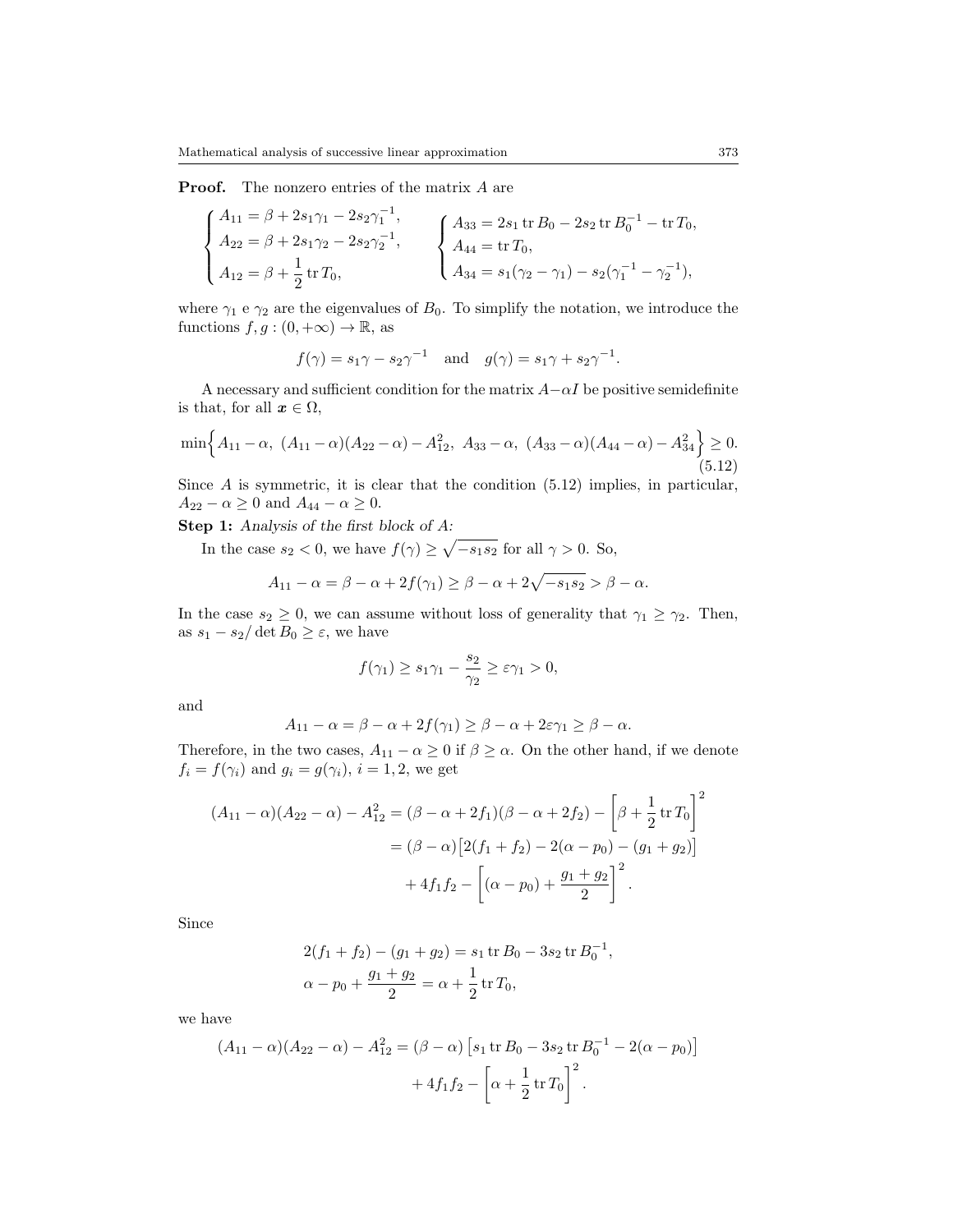Therefore, if

$$
-2p_0 < -2\alpha + s_1 \operatorname{tr} B_0 - 3s_2 \operatorname{tr} B_0^{-1}, \ \forall x \in \Omega,
$$
\n(5.13)

it follows that  $(A_{11} - \alpha)(A_{22} - \alpha) - A_{12}^2 \ge 0$  for  $\beta > 0$  large enough.

**Step 2:** *Analysis of the second block of A:*

By the definition of  $T_0$ , we have

$$
A_{33} - \alpha = s_1 \operatorname{tr} B_0 - 3s_2 \operatorname{tr} B_0^{-1} + 2p_0 - \alpha.
$$

Hence,  $A_{33} - \alpha \geq 0$ , if and only if

$$
-2p_0 \le -\alpha + s_1 \operatorname{tr} B_0 - 3s_2 \operatorname{tr} B_0^{-1}.
$$
 (5.14)

We notice that  $A_{44}$  −  $\alpha$  = −2 $p_0s_1$  tr  $B_0$  +  $s_2$  tr  $B_0^{-1}$  −  $\alpha$ , which implies that  $A_{44}$  −  $\alpha$  ≥ 0, if and only if

$$
-2p_0 \ge \alpha - s_1 \operatorname{tr} B_0 - s_2 \operatorname{tr} B_0^{-1}.\tag{5.15}
$$

The conditions (5.14) and (5.15) can be expressed by

$$
-s_1 \operatorname{tr} B_0 - s_2 \operatorname{tr} B_0^{-1} + \alpha \le 0 \le -\alpha + s_1 \operatorname{tr} B_0 - 3s_2 \operatorname{tr} B_0^{-1}.
$$

It is noteworthy that (5.13) implies (5.14). Moreover, the interval

$$
[-s_1 \operatorname{tr} B_0 - s_2 \operatorname{tr} B_0^{-1} + \alpha, -2\alpha + s_1 \operatorname{tr} B_0 - 3s_2 \operatorname{tr} B_0^{-1}] \tag{5.16}
$$

is not empty, because if we denote

$$
\begin{cases}\na_* = -s_1 \operatorname{tr} B_0 - s_2 \operatorname{tr} B_0^{-1}, \\
b_* = s_1 \operatorname{tr} B_0 - 3s_2 \operatorname{tr} B_0^{-1},\n\end{cases}
$$

it follows that

$$
b_* - a_* - 3\alpha = 2s_1 \operatorname{tr} B_0 - 2s_2 \operatorname{tr} B_0^{-1} - 3\alpha.
$$

and hence, from (5.11):

- (1) in the case  $s_2 < 0$  we have  $b_* a_* 3\alpha = 2f_1 + 2f_2 3\alpha \ge 4\sqrt{-s_1 s_2} 3\alpha > 0$ ;
- $(2)$  in the case  $s_2 \geq 0$  we have  $b_* a_* 3\alpha = 2 \text{ tr } B_0 \left( s_1 \frac{s_2}{\det B_0} \right) 3\alpha \geq 0$  $4\varepsilon\sqrt{k-3\alpha}>0,$ *√*

which imply that the interval defined by (5.16) is not empty.

Now, according to the notation introduced above, we have

$$
\begin{cases}\nA_{33} = f_1 + f_2 - 2s_2 \operatorname{tr} B_0^{-1} + 2p_0, \\
A_{44} = g_1 + g_2 - 2p_0, \\
A_{34} = g_2 - g_1.\n\end{cases}
$$

So,

$$
(A_{33} - \alpha)(A_{44} - \alpha) - A_{34}^2 = \left[ f_1 + f_2 - 2s_2 \operatorname{tr} B_0^{-1} + 2p_0 - \alpha \right] \left[ g_1 + g_2 - 2p_0 - \alpha \right]
$$

$$
- [g_2 - g_1]^2
$$

$$
= \left[ F + 2p_0 \right] \left[ G - 2p_0 \right] - [g_2 - g_1]^2,
$$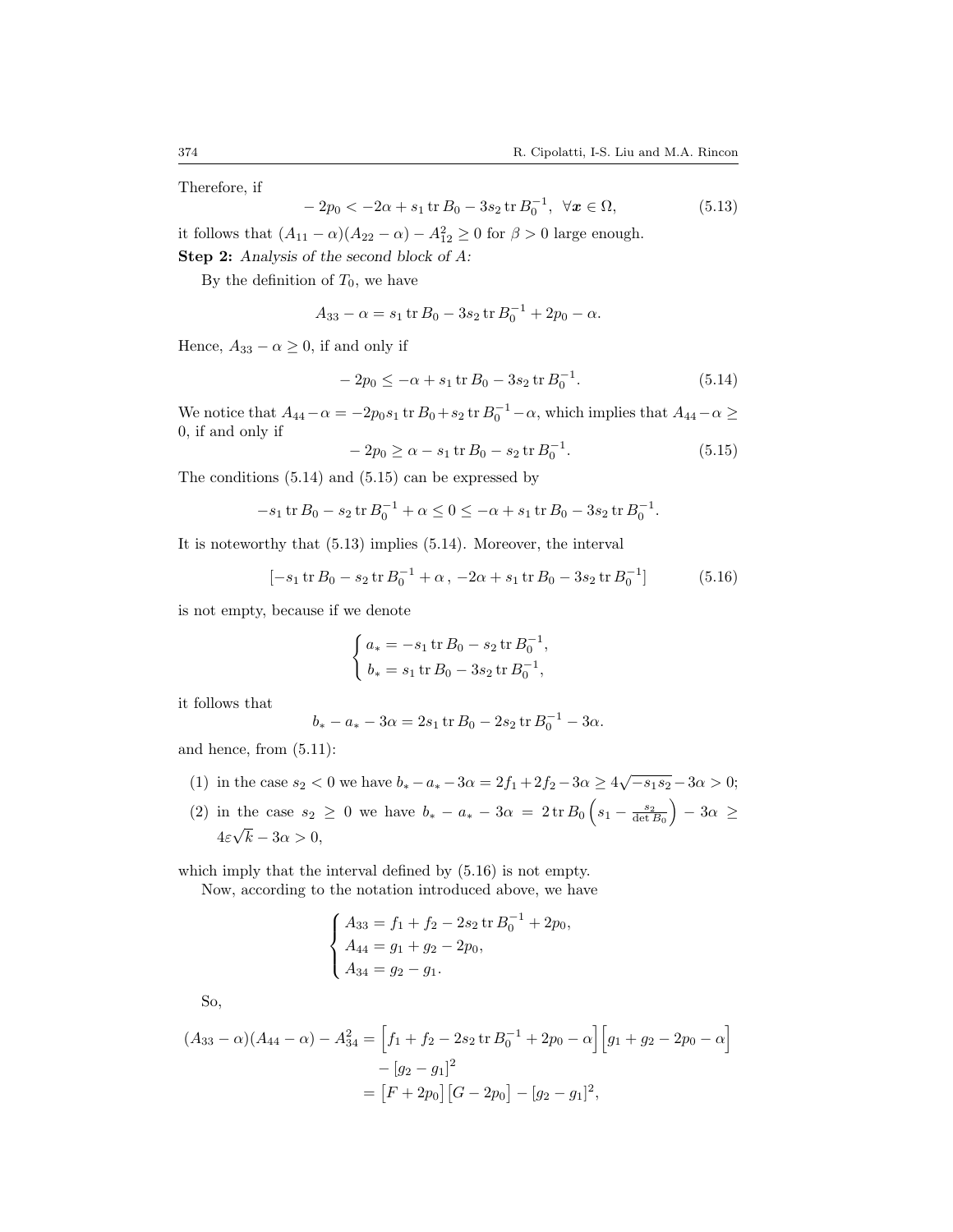where we are denoting

$$
F = f_1 + f_2 - 2s_2 \operatorname{tr} B_0^{-1} - \alpha \quad \text{and} \quad G = g_1 + g_2 - \alpha.
$$

Hence,

$$
(A_{33} - \alpha)(A_{44} - \alpha) - A_{34}^2 = FG + 2p_0(G - F) - (g_2 - g_1)^2 - 4p_0^2.
$$
  
For  $X = -2p_0$ , we have  $(A_{33} - \alpha)(A_{44} - \alpha) - A_{34}^2 \ge 0$ , if and only if  

$$
X^2 - (F - G)X + (g_2 - g_1)^2 - FG \le 0.
$$
 (5.17)

The above inequality holds if the discriminant of the binomial (5.17) is positive. In fact, we have

$$
(F - G)^2 - 4[(g_2 - g_1)^2 - FG]
$$
  
=  $[f_1 + f_2 - 2s_2 \text{ tr } B_0^{-1} + g_1 + g_2 - 2\alpha]^2 - 4(g_2 - g_1)^2$   
=  $[2s_1 \text{ tr } B_0 - 2s_2 \text{ tr } B_0^{-1} - 2\alpha]^2 - 4[s_1(\gamma_2 - \gamma_1) + s_2(\gamma_2^{-1} - \gamma_1^{-1})]^2$   
=  $4[s_1(\gamma_1 + \gamma_2) - s_2(\gamma_1^{-1} + \gamma_2^{-1}) - \alpha]^2 - 4[s_1(\gamma_2 - \gamma_1) + s_2(\gamma_2^{-1} - \gamma_1^{-1})]^2$   
=  $4[2s_1\gamma_2 - 2s_2\gamma_1^{-1} - \alpha][2s_1\gamma_1 - 2s_2\gamma_2^{-1} - \alpha]$   
=  $16[s_1\gamma_2 - s_2\gamma_1^{-1} - \alpha/2][s_1\gamma_1 - s_2\gamma_2^{-1} - \alpha/2]$   
=  $16[f(\sqrt{\det B_0})^2 - \frac{\alpha}{2}(s_1 \text{ tr } B_0 - s_2 \text{ tr } B_0^{-1}) + \frac{\alpha^2}{4}].$ 

Note that

$$
s_1 \operatorname{tr} B_0 - s_2 \operatorname{tr} B_0^{-1} = s_1 \operatorname{tr} B_0 - s_2 \left(\frac{\operatorname{tr} B_0}{\det B_0}\right) = \operatorname{tr} B_0 \left(s_1 - \frac{s_2}{\det B_0}\right)
$$

$$
= \left(\frac{\operatorname{tr} B_0}{\sqrt{\det B_0}}\right) f\left(\sqrt{\det B_0}\right).
$$

To simplify the notation, consider

$$
C = f(\sqrt{\det B_0}) \quad \text{and} \quad D = \frac{\operatorname{tr} B_0}{\sqrt{\det B_0}}.
$$

Then,

$$
C^{2} - \frac{\alpha}{2}CD + \frac{\alpha^{2}}{4} \ge C^{2} - \frac{\alpha}{2}CD = C^{2} \left( 1 - \frac{\alpha D}{2C} \right).
$$

Note also that, from (5.9) we have:

(1) if 
$$
s_2 < 0
$$
,  $\alpha D \le \alpha \overline{d} < 2\sqrt{-s_1 s_2} \le 2f(\sqrt{\det B_0}) = 2C$ ;  
\n(2) if  $s_2 \ge 0$ ,  $\alpha D \le \alpha \overline{d} < 2\varepsilon\sqrt{k} \le 2\sqrt{\det B_0} \left(s_1 - \frac{s_2}{\det B_0}\right) = 2f(\sqrt{\det B_0}) = 2C$ ,

which implies that, in both cases,  $0 < \alpha D/2C < 1$ . So, by calculating the roots  $a_{\alpha}$ and  $b_{\alpha}$  of the binomial (5.17), we get

$$
\begin{cases}\nb_{\alpha} = -2s_2 \operatorname{tr} B_0^{-1} + 2\sqrt{\left[f\left(\sqrt{\det B_0}\right)\right]^2 - \frac{\alpha}{2}\left(s_1 \operatorname{tr} B_0 - s_2 \operatorname{tr} B_0^{-1}\right) + \frac{\alpha^2}{4}}, \\
a_{\alpha} = -2s_2 \operatorname{tr} B_0^{-1} - 2\sqrt{\left[f\left(\sqrt{\det B_0}\right)\right]^2 - \frac{\alpha}{2}\left(s_1 \operatorname{tr} B_0 - s_2 \operatorname{tr} B_0^{-1}\right) + \frac{\alpha^2}{4}},\n\end{cases}
$$
\n(5.18)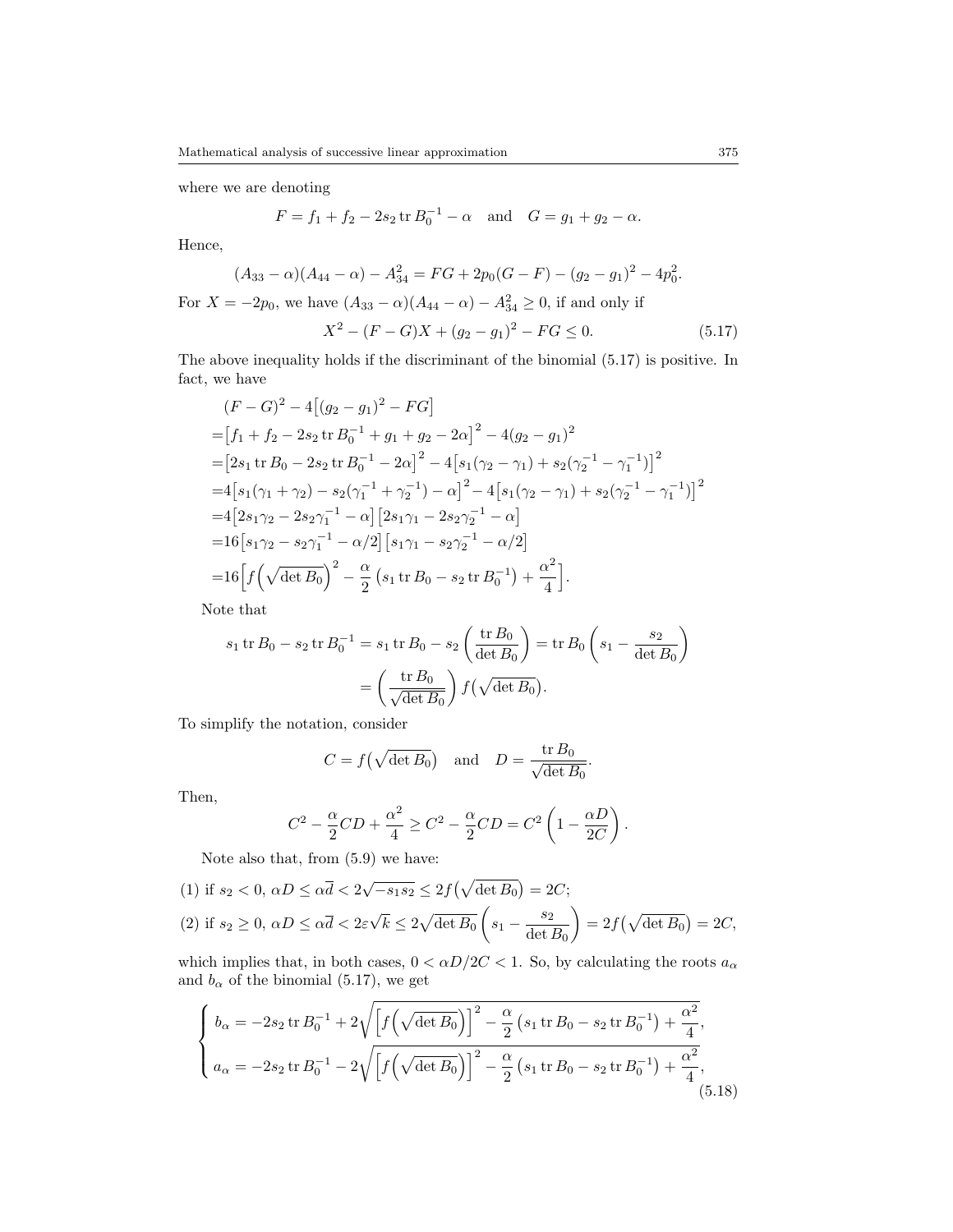and the condition  $(A_{33} - \alpha)(A_{44} - \alpha) - A_{34}^2 \ge 0$  is equivalent to  $a_{\alpha} \le -2p_0 \le b_{\alpha}$ . We can rewrite (5.18) as

$$
\begin{cases} b_{\alpha} = -2s_2 \operatorname{tr} B_0^{-1} + 2\sqrt{C^2 - \frac{\alpha}{2}DC + \frac{\alpha^2}{4}}, \\ a_{\alpha} = -2s_2 \operatorname{tr} B_0^{-1} - 2\sqrt{C^2 - \frac{\alpha}{2}DC + \frac{\alpha^2}{4}}, \end{cases}
$$

so that

$$
\sqrt{C^2 - \frac{\alpha}{2}CD + \frac{\alpha^2}{4}} \ge \sqrt{C^2 - \frac{\alpha}{2}CD} = C\sqrt{1 - \frac{\alpha}{2}\frac{D}{C}} > C - \frac{\alpha}{2}D.
$$

Therefore, from  $(5.9)$  and  $(5.6)$ , we have

$$
b_{\alpha} \ge b_0 - \alpha \overline{d}
$$
 and  $a_{\alpha} \le a_0 + \alpha \overline{d}$ .

Notice also that, from (5.7) and (5.9), we have  $b_{\alpha}$ *-* $a_{\alpha} \ge b_0$ *-* $a_0$ - $2\alpha\bar{d}$  > 0. Thus, to conclude the proof, it suffices to show that, under the hypothesis (5.9), the following inequalities hold:

$$
a_* + \alpha \le a_0 + \alpha \overline{d}
$$
 and  $b_0 - \alpha \overline{d} \le b_* - 2\alpha$ .

Indeed, first note that

$$
2\sqrt{\det B_0} \leq \text{tr } B_0 \text{ and } 2\sqrt{\det B_0^{-1}} \leq \text{tr } B_0^{-1}.
$$

Therefore, in the case  $s_2 < 0$ , we have

$$
s_1 \operatorname{tr} B_0 - s_2 \operatorname{tr} B_0^{-1} \ge 2s_1 \sqrt{\det B_0} - 2s_2 \sqrt{\det B_0^{-1}} = 2f(\sqrt{\det B_0}),
$$

from which we conclude that

$$
s_1 \operatorname{tr} B_0 - 3s_2 \operatorname{tr} B_0^{-1} \ge -2s_2 \operatorname{tr} B_0^{-1} + 2f(\sqrt{\det B_0})
$$

and so,  $b_* \geq b_0$ . On the other hand, it is easy to see that

$$
-s_1 \operatorname{tr} B_0 + s_2 \operatorname{tr} B_0^{-1} \le -2s_1 \sqrt{\det B_0} + 2s_2 \sqrt{\det B_0^{-1}} = -2f(\sqrt{\det B_0}),
$$

which implies that,

$$
-s_1 \operatorname{tr} B_0 - s_2 \operatorname{tr} B_0^{-1} \le -2s_2 \operatorname{tr} B_0^{-1} - 2f(\sqrt{\det B_0}),
$$

and so,  $a_* \leq a_0$ .

In the case  $s_2 \geq 0$ , we have

$$
b_* - 2\alpha \ge b_0 - \alpha \overline{d} \Leftrightarrow \text{tr } B_0 \left( s_1 - \frac{s_2}{\det B_0} \right) - 2\alpha \ge 2f(\sqrt{\det B_0}) - \alpha \overline{d}
$$

$$
\Leftrightarrow \frac{\text{tr } B_0}{\sqrt{\det B_0}} f(\sqrt{\det B_0}) - 2\alpha \ge 2f(\sqrt{\det B_0}) - \alpha \overline{d}
$$

$$
\Leftrightarrow \left( \frac{\text{tr } B_0}{\sqrt{\det B_0}} - 2 \right) f(\sqrt{\det B_0}) \ge (2 - \overline{d})\alpha.
$$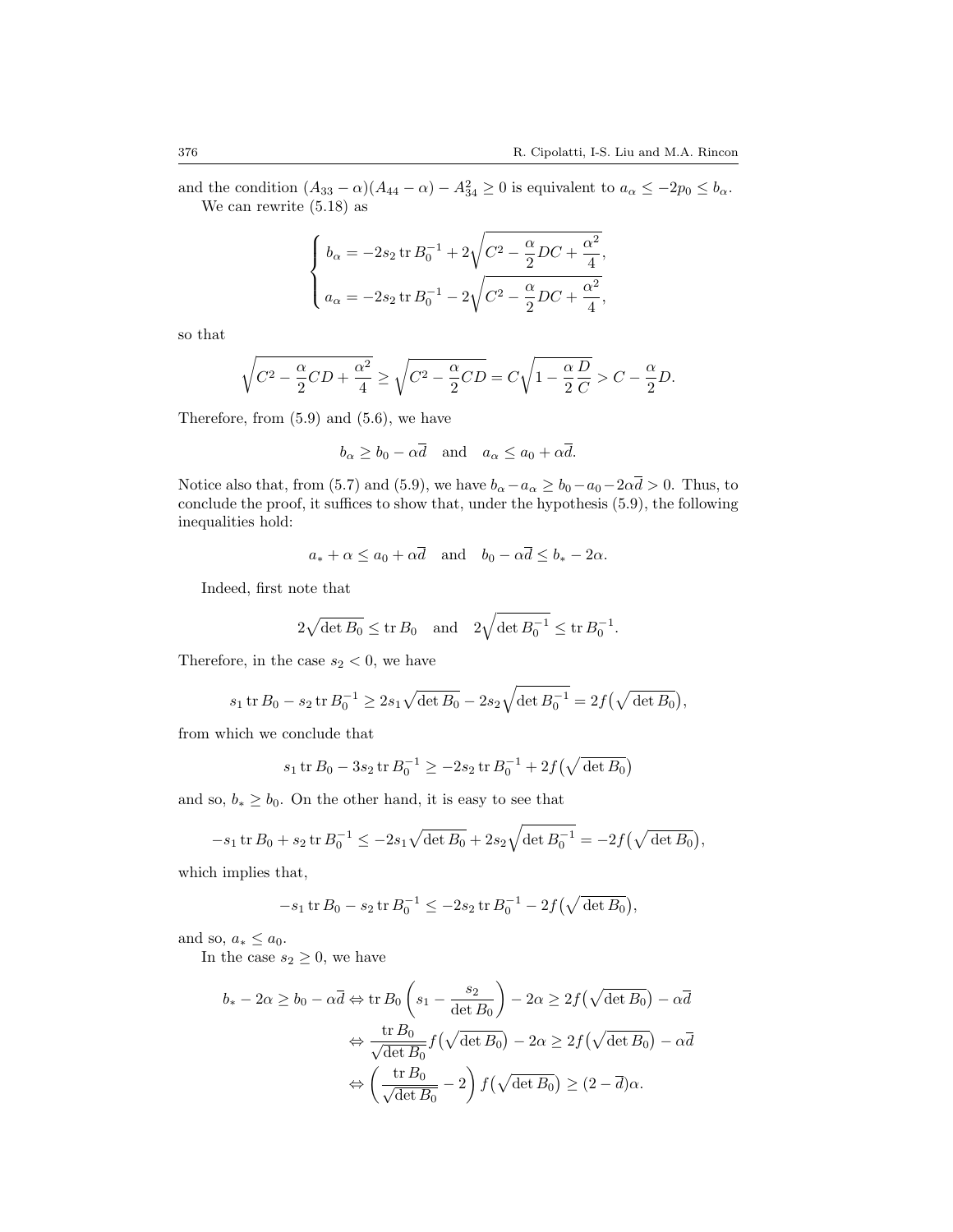Since  $\text{tr } B_0 \geq 2\sqrt{\det B_0}$  and  $\overline{d} \geq 2$ , it follows that  $b_* - 2\alpha \geq b_0 - \alpha \overline{d}$  holds for all  $\alpha > 0$ . Likewise,

$$
a_* + \alpha \le a_0 + \alpha \overline{d} \Leftrightarrow -s_1 \operatorname{tr} B_0 + s_2 \operatorname{tr} B_0^{-1} + \alpha \le -2f(\sqrt{\det B_0}) + \alpha \overline{d}
$$

$$
\Leftrightarrow s_1 \left( 2\sqrt{\det B_0} - \operatorname{tr} B_0 \right) - s_2 \left( \frac{2}{\sqrt{\det B_0}} - \operatorname{tr} B_0^{-1} \right) \le (\overline{d} - 1)\alpha
$$

$$
\Leftrightarrow \left( s_1 - \frac{s_2}{\det B_0} \right) \left( 2\sqrt{\det B_0} - \operatorname{tr} B_0 \right) \le (\overline{d} - 1)\alpha
$$

and  $a_* + \alpha \leq a_0 + \alpha \overline{d}$  holds for all  $\alpha > 0$ . This finishes the proof.

**Remark 5.2.** The above considerations permit us to conclude (by Lax-Milgram Lemma) that the boundary value problem (4.1) admits a unique solution. In fact,

**Corollary 5.1.** *Under the hypothesis of Theorem 5.1, the variational problem* (4.3) *admits a unique solution*  $u \in V$ *.* 

**Remark 5.3.** Theorem 5.1 gives a sufficient condition for the existence of a unique weak solution of the boundary value problem (4.1) corresponding to each time step of the successive approximation. As we are supposing that the material is nearly incompressible, it is reasonable to expect that  $\det B_0 \approx 1$ . This implies that, if *γ*<sub>1</sub> and *γ*<sub>2</sub> are the eigenvalues of *B*<sub>0</sub>, *γ*<sub>1</sub>  $\approx$  1/*γ*<sub>2</sub> and tr *B*<sub>0</sub><sup>-1</sup>  $\approx$  *γ*<sub>1</sub> + 1/*γ*<sub>1</sub>. So, the hypothesis  $(5.10)$  does not mean that we are assuming that  $p_0$  is small. On the other hand, numerical experiments show that the hypothesis (5.10) can be very restrictive in the presence of gravitational body forces. In this case, it is possible to incorporate the potential of the gravitational force into the pressure, and analyze the re-formulated problem.

**Remark 5.4.** The previous results hold if we assume that  $\Gamma_3 = \emptyset$ . In fact, unlike the space  $V$  introduced in  $(5.1)$ , we must consider

$$
\mathcal{V} = \left\{ \boldsymbol{u} \in (H^1(\Omega))^2 \, ; \, \boldsymbol{u} \cdot \boldsymbol{n}_\kappa = 0 \text{ on } \Gamma_2 \right\}. \tag{5.19}
$$

However, in this case, it is necessary to assume that the domain  $\Omega$  satisfies a geometric property to ensure that (5.2) is a norm. This can be done by supposing that  $\Omega$  has the following property: *There is no constant vector*  $c \in \mathbb{R}^2$  such that  $c \cdot n_{\kappa}(x) = 0, \ \forall x \in \Gamma_2.$ 

### **Appendix**

Without loss of generality, we can assume that  $B_0$  is a diagonal matrix, given by

$$
B_0 = \begin{pmatrix} \gamma_1 & 0 \\ 0 & \gamma_2 \end{pmatrix}
$$

and, in this case,

$$
T_0 = \begin{pmatrix} t_1 & 0 \\ 0 & t_2 \end{pmatrix} = \begin{pmatrix} -p_0 + f(\gamma_1) & 0 \\ 0 & -p_0 + f(\gamma_2) \end{pmatrix},
$$

where  $f(\gamma) = s_1 \gamma - s_2 \gamma^{-1}$ .

 $\Box$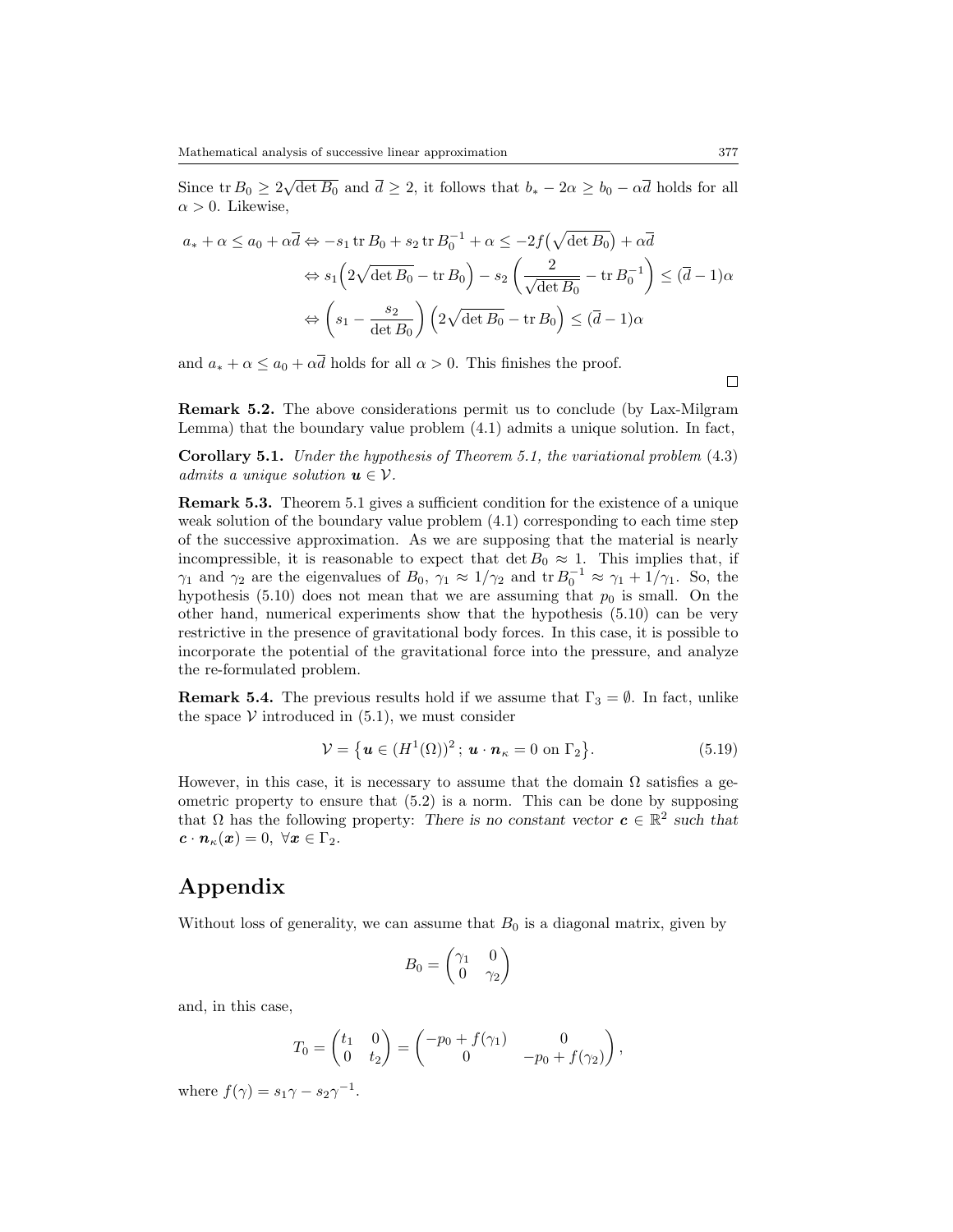Writing the quadratic form (5.4) as

$$
\mathcal{A}(\boldsymbol{x},H,H)=\mathcal{A}_1(\boldsymbol{x},H,H)+\mathcal{A}_2(\boldsymbol{x},H,H)+\mathcal{A}_3(\boldsymbol{x},H,H)+\mathcal{A}_4(\boldsymbol{x},H,H),
$$

where

$$
\mathcal{A}_1(\mathbf{x}, H, H) = \text{tr}(H) \text{tr}\Big[ (T_0 + \beta I) H^T \Big],
$$
  
\n
$$
\mathcal{A}_2(\mathbf{x}, H, H) = -\text{tr}(T_0 H^T H^T),
$$
  
\n
$$
\mathcal{A}_3(\mathbf{x}, H, H) = s_1 \text{tr}\Big[ (H B_0 + B_0 H^T) H^T \Big],
$$
  
\n
$$
\mathcal{A}_4(\mathbf{x}, H, H) = -s_2 \text{tr}\Big[ (B_0^{-1} H + H^T B_0^{-1}) H^T \Big].
$$

and the matrix *H* as  $H = E + R$ , where  $E = \frac{1}{2}(H + H^T)$  and  $R = \frac{1}{2}(H - H^T)$ , with

$$
E = \begin{pmatrix} a & b \\ b & c \end{pmatrix}, \qquad R = \begin{pmatrix} 0 & d \\ -d & 0 \end{pmatrix}
$$

we obtain,

- $(t)$   $tr(T_0H^T + \beta H^T) = tr(T_0E + \beta E) = at_1 + ct_2 + \beta(a+c)$ , which gives  $\mathcal{A}_1(\mathbf{x}, H, H) = (a+c)(at_1+ct_2) + \beta(a+c)^2$ *.* (5.20)
- (2) Since  $T_0 H^T H^T = T_0 (E^2 + R^2) T_0 (ER + RE)$ , we have

$$
\text{tr}(T_0H^T H^T) = \text{tr}[T_0(E^2 + R^2)]
$$

and a direct calculation gives

$$
\mathcal{A}_2(\mathbf{x}, H, H) = -t_1(a^2 + b^2 - d^2) - t_2(b^2 + c^2 - d^2). \tag{5.21}
$$

*,*

(3) We notice that

$$
B_0 H^T H^T = B_0 (E^2 + R^2) - B_0 (ER + RE),
$$
  
\n
$$
HB_0 H^T = (EB_0 E - RB_0 R) + (RB_0 E - EB_0 R).
$$

Since  $B_0(ER + RE)$  and  $RB_0E - EB_0R$  are skew symmetric, we have

$$
\text{tr}\Big[ (HB_0 + B_0H^T)H^T \Big] = \text{tr}\big[B_0(E^2 + R^2) + (EB_0E - RB_0R)\big],
$$

and a direct calculation gives

$$
A_3(x, H, H) = 2s_1 \Big[ \gamma_1 a^2 + \gamma_2 c^2 + (\gamma_1 + \gamma_2) b^2 + (\gamma_2 - \gamma_1) b d \Big]. \tag{5.22}
$$

(4) As before,

$$
B_0^{-1}HH^T = B_0^{-1}(E^2 - R^2) + B_0(RE - ER + RE),
$$
  

$$
H^T B_0 H^T = (EB_0^{-1}E + RB_0^{-1}R) - (EB_0^{-1}R + RB_0^{-1}E),
$$

a direct calculation gives

$$
\mathcal{A}_4(\mathbf{x}, H, H) = -2s_2 \left[ \gamma_1^{-1} a^2 + \gamma_2^{-1} c^2 + (\gamma_1^{-1} + \gamma_2^{-1}) b^2 + (\gamma_1^{-1} - \gamma_2^{-1}) b d \right]. \tag{5.23}
$$

Therefore, by denoting  $X = (a, c, b, d)^T$  and considering (5.20)-(5.23), we can express the quadratic form (5.4) as

$$
\mathcal{A}(\boldsymbol{x}, H, H) = X^T \cdot A(\boldsymbol{x}) X,
$$

where  $A(x)$  is the matrix (5.5).